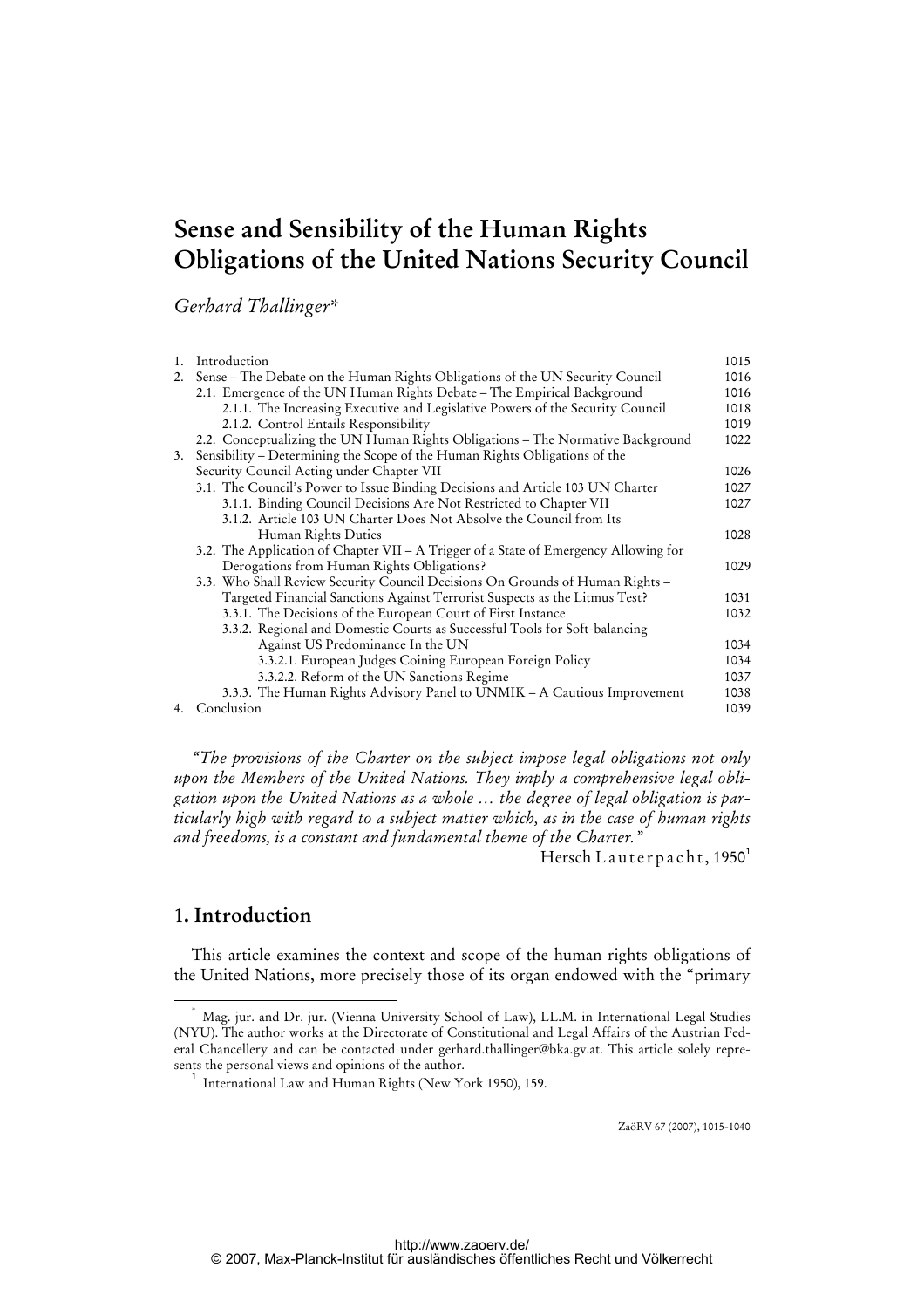responsibility for the maintenance of international peace and security",<sup>2</sup> the Security Council. In previous years, legal scholarship arguing that the UN Security Council is, at least partially, bound to international human rights law has distinctly evolved.<sup>3</sup> Whereas it has been convincingly established that the Security Council is not *legibus solutus*, 4 little has been written on the exact ambit and in particular on imminent restrictions on the Council's duty to abide by international human rights law. After sketching the predominant doctrinal concepts of the obligation of the UN Security Council to adhere to human rights, this piece will primarily try to contribute to the illumination of the still opaque scope and standard of this duty.

### **2. Sense – The Debate on the Human Rights Obligations of the UN Security Council**

Considering the present topicality of the introductory quote, Hersch Lauterp a c h t's foresight commands admiration. With initial assertiveness of the United Nations quickly going to the dogs of the emerging paralysis of the US-Soviet superpower rivalry, history of course did its bit. The fact that the debate on the human rights obligations of the United Nations only surfaced 50 years later,<sup>5</sup> is, that is to say, predominantly a result of the paralysis of a UN Security Council stalemated by the Cold War.<sup>6</sup>

### **2.1. Emergence of the UN Human Rights Debate – The Empirical Background**

It is conventional wisdom and there is statistical evidence that the dusk of the Cold War was followed by the dawn of renewed Security Council activity in the

<sup>2</sup> Article 24 para. 1 UN Charter.

 $^3$  Erika de Wet, Human Rights Limitations to Economic Enforcement Measures Under Article 41 of the United Nations Charter and the Iraqi Sanctions Regime, 14 Leiden Journal of International Law (2001), 277, 284-296; August Reinisch, Developing Human Rights and Humanitarian Law Accountability of the Security Council for the Imposition of Economic Sanctions, 95 American Journal of International Law (2001) 851, 853-863; Frédéric Mégret/Florian Hoffmann, The UN as a Human Rights Violator? Some Reflections on the United Nations Changing Human Rights Responsibilities, 25 Human Rights Quarterly (2003), 314, 316-325.

<sup>4</sup> Appeals Chamber of the ICTY, *Prosecutor v. Tadic*, Appeal on Jurisdiction, Case IT-94-1, 2 October 1995, <[http://www.un.org/icty/tadic/appeal/decision-e/51002.htm,](http://www.un.org/icty/tadic/appeal/decision-e/51002.htm) para 28>.

<sup>&</sup>lt;sup>5</sup> The question of human rights obligations can thereby be regarded as a key issue in the general debate on the applicability of the rule of law and the principle of legality to the Security Council, see Kenneth M a n u s a m a , The United Nations Security Council in the Post-Cold War Era – Applying the Principle of Legality, Leiden – Boston 2006, 1-12.

 $6$  In fact the veto was exercised on 279 occasions leaving some 20 million people dead in an estimated 100 conflicts between 1946-89, see Simon Chesterman, Just War or Just Peace? Humanitarian Intervention and International Law, Oxford 2001, 120.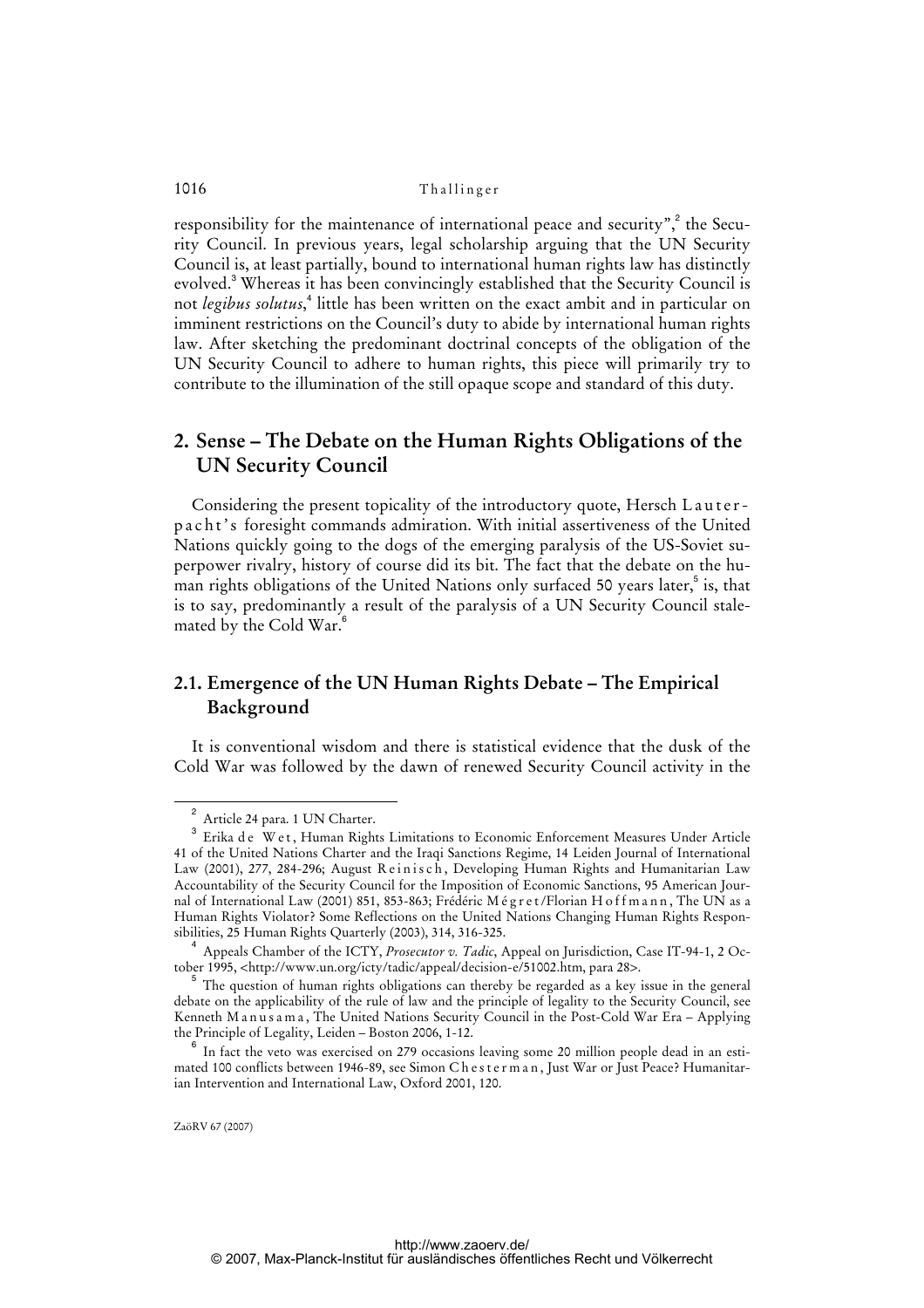early 1990s, rang in by Operation Desert Storm in 1991 to liberate Kuwait from Iraqi invasion.<sup>7</sup> The subsequent decade, replete with international and internal conflicts such as the dissolution of Yugoslavia, the State collapse of Somalia, the independence of East-Timor or the global action to counter terrorism entailed rapidly increasing powers of the Security Council. This extension of Security Council activities is considerably built on the realization that the maintenance of international peace and security is inextricably intertwined with human rights and development.<sup>8</sup> The increasing conflation of human rights and development with international peace and security (what also became known under the *Leitmotiv* of human security)<sup>9</sup> not only lowered the threshold to utilize the Chapter VII trigger of "threat to or breach of the peace"<sup>10</sup> but at the same time changed the modalities of Security Council activity in a way that rendered the Council vulnerable to commit

<sup>7</sup> In fact, "[T]he fall of the Berlin Wall in November 1989 signaled the advent of a new era in world politics", see Karen A. Mingst/Margaret P. Karns, The United Nations in the Post-Cold War Era, 2<sup>nd</sup> ed., Boulder 2000, 88; see also Louis H e n k in /Richard C r a w f o r d P u g h /Oscar S c h a c h t e r /Hans S m i t, International law Cases and Materials, 3<sup>rd</sup> ed., St. Paul 1993, who refer in the preface (iii) of their classical textbook to "the rebirth of collective security and the revival of the United Nations Security Council". The turning point towards a more active role of the Security Council is often discerned in the consensus of the five Permanent Members of the Security Council on the adoption of resolution 598 of 20 July 1987 demanding a cease-fire in the Iran-Iraq war, cf. Adam Roberts/Benedict Kingsbury, Introduction: The UN's Roles in International Society Since 1945, in: Adam Roberts/Benedict Kingsbury (eds.), United Nations, Divided World – The UN's Roles in International Relations,  $2<sup>nd</sup>$  ed., Oxford 1993, 34-5.

 $^8$  In larger freedom: towards development, security and human rights for all, Report of the Secretary-General, UN Doc.A/59/2005, 21 March 2005, [<http://www.un.org/largerfreedom/contents.](http://www.un.org/largerfreedom/contents) htm>, paras. 12-17. The Secretary-General held as follows (paras. 16-17): "Not only are development, security and human rights all imperative; they also reinforce each other. This relationship has only been strengthened in our era of rapid technological advances, increasing economic interdependence, globalization and dramatic geopolitical change. While poverty and denial of human rights may not be said to 'cause' civil war, terrorism or organized crime, they all greatly increase the risk of instability and violence. Similarly, war and atrocities are far from the only reasons that countries are trapped in poverty, but they undoubtedly set back development … Accordingly, we will not enjoy development without security, we will not enjoy security without development, and we will not enjoy either without respect for human rights."

 $^9$  See Christian Tomuschat, Human Rights Between Idealism and Realism, Oxford 2003, 55-57; Jennifer Moore, Collective Security with a Human Face: An International Legal Framework for Coordinated Action to Alleviate Violence and Poverty, 33 Denver Journal of International Law and Policy (2004-5), 43; Louise D o s w a l d - B e c k, Human Security: Can It Be Attained?, 97 American Society of International Law Proceedings (2003), 93.

<sup>10</sup> On the changing definition of a "threat to the peace" according to Article 39 UN Charter in the light of humanitarian intervention see Chesterman, *supra* note 6, 127-162. In fact, the Security Council enjoys great discretion in invoking Article 39 UN Charter. While inter-state gross violations of human rights today fulfill the threshold of "threat to the peace", future developments are hard to predict. In the light of the contemporary re-intensified debate on climate change the Council might for instance find that "global warming" constitutes a "threat to the peace" pursuant to Article 39 UN Charter and impose, similarly as it did in combating terrorism (e.g. SC Resolution 1373), binding decisions on member States to enact and enforce legal rules halting global warming such as provisions on cutting down carbon dioxide emissions.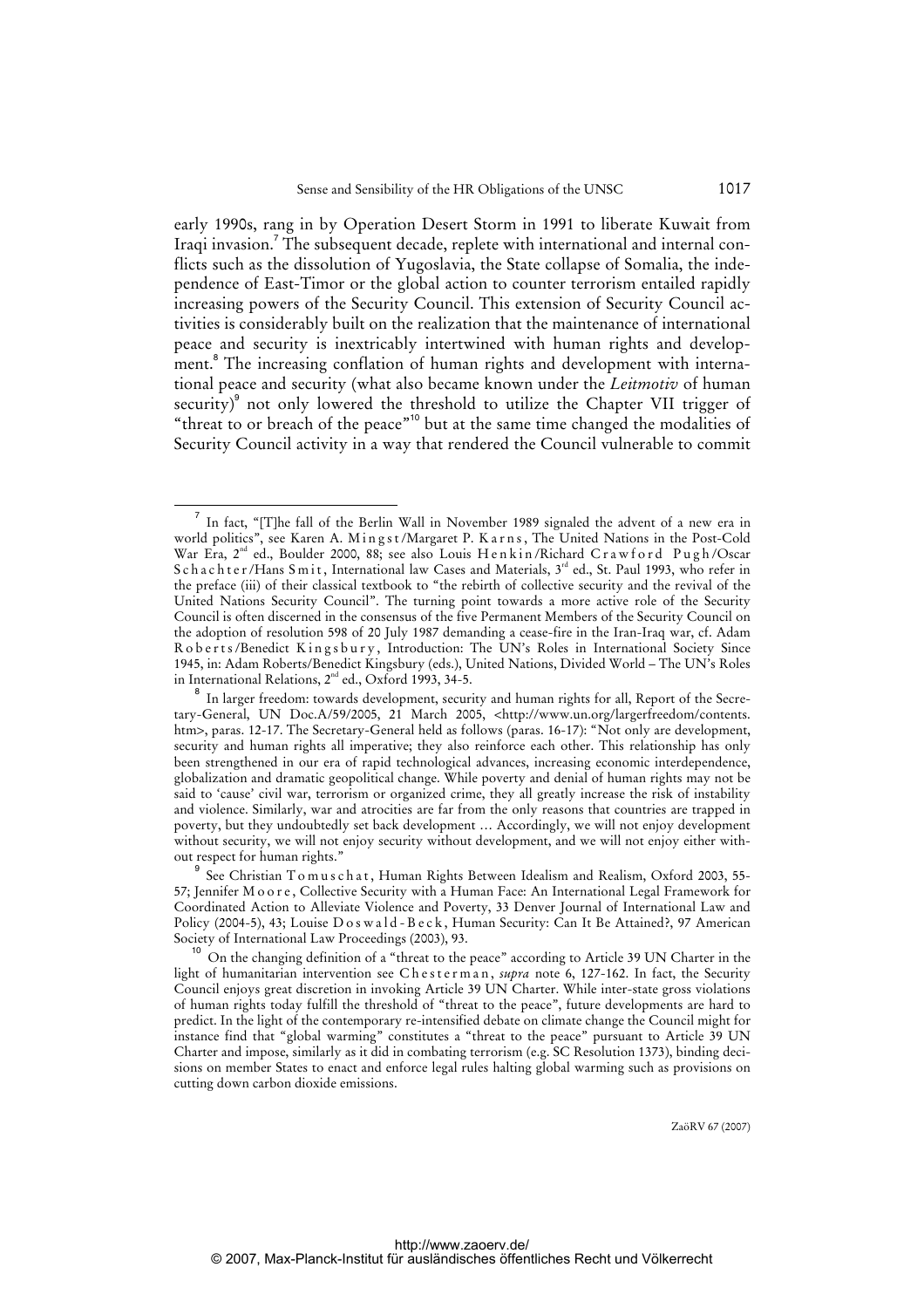human rights violations.<sup>11</sup> In fact, primarily in the wake of the tremendous effects of the sanctions regime on the Iraqi civilian population and of the terrorist attacks of September 11, the Council's resolutions, while still addressed to UN member States, in an unprecedented way started to regulate the conduct of individuals or groups instead of State organs.<sup>12</sup> Whether the Security Council established the ICTY and ICTR to bring individual perpetrators of human rights violations to justice or vested UN peacekeepers with more robust mandates to detain individuals, these decisions always affected persons' fundamental rights making them the foundation of the debate on human rights obligations of the Security Council.

#### **2.1.1. The Increasing Executive and Legislative Powers of the Security Council**

The pertinent expansion of Security Council powers predominantly occurred along the following axes: peace-operations, UN territorial administrations and sanctions against countries and individuals posing a threat to international peace and security.<sup>13</sup> This aggrandized activity has even led to descriptions of the Security Council as "world legislator" or "world government".<sup>14</sup> In all of the abovementioned fields the Security Council has extended its powers broadly, assuming tasks sometimes tantamount or at least similar to the exercise of sovereign authority.<sup>15</sup> In general, these powers can be divided into legislative and executive powers: In the case of establishing an individual sanctions regime targeted at terrorist suspects the UN acts as a legislator and the actual human rights sensitive act (e.g. the freezing of assets of a suspect) is done by the organs of a specific UN member State

<sup>&</sup>lt;sup>11</sup> This was overtly highlighted in response to the Council's sanctions committee's listing of terrorist suspects in "A More Secure World: Our Shared Responsibility: Report of the Secretary General's High-level Panel on Threats, Challenges and Change", 2 Dec. 2004, [<http://www.un.org/](http://www.un.org/) secureworld/>, para. 152: "However, the Security Council must proceed with caution. The way entities or individuals are added to the terrorist list maintained by the Council and the absence of review or appeal for those listed raise serious accountability issues and possibly violate fundamental human rights norms and conventions. The Al-Qaida and Taliban Sanctions Committee should institute a process for reviewing the cases of individuals and institutions claiming to have been wrongly placed or retained on its watch lists." See also the similar statement of the General Assembly, World Summit Outcome Document, GA Res. 60/1, 24 October 2005, para. 109: "We also call upon the Security Council, with the support of the Secretary-General, to ensure that fair and clear procedures exist for placing individuals and entities on sanctions lists and for removing them, as well as for granting humanitarian exemptions."

<sup>&</sup>lt;sup>2</sup> See for instance SC Res. 1267 (1999); SC Res. 1333 (2000).

<sup>&</sup>lt;sup>13</sup> There is voluminous legal scholarship on each of these fields of reference. This article will not deal with any of these areas in detail but repeatedly rely on their various ramifications while trying to establish an abstract and general assessment of the standard of the Security Council's human rights obligations.

<sup>&</sup>lt;sup>14</sup> Catherine D e n i s, Le pouvoir normative du Conseil de sécurité des Nations Unies: portée et limites, Bruxelles 2004, 93-174; Axel Marschik, The UN Security Council as World Legislator?, IILJ Working Paper 2005/18, <www.iilj.org>.

<sup>&</sup>lt;sup>5</sup> M é g r e t / H o f f m a n n , *supra* note 3, 316, 325-30.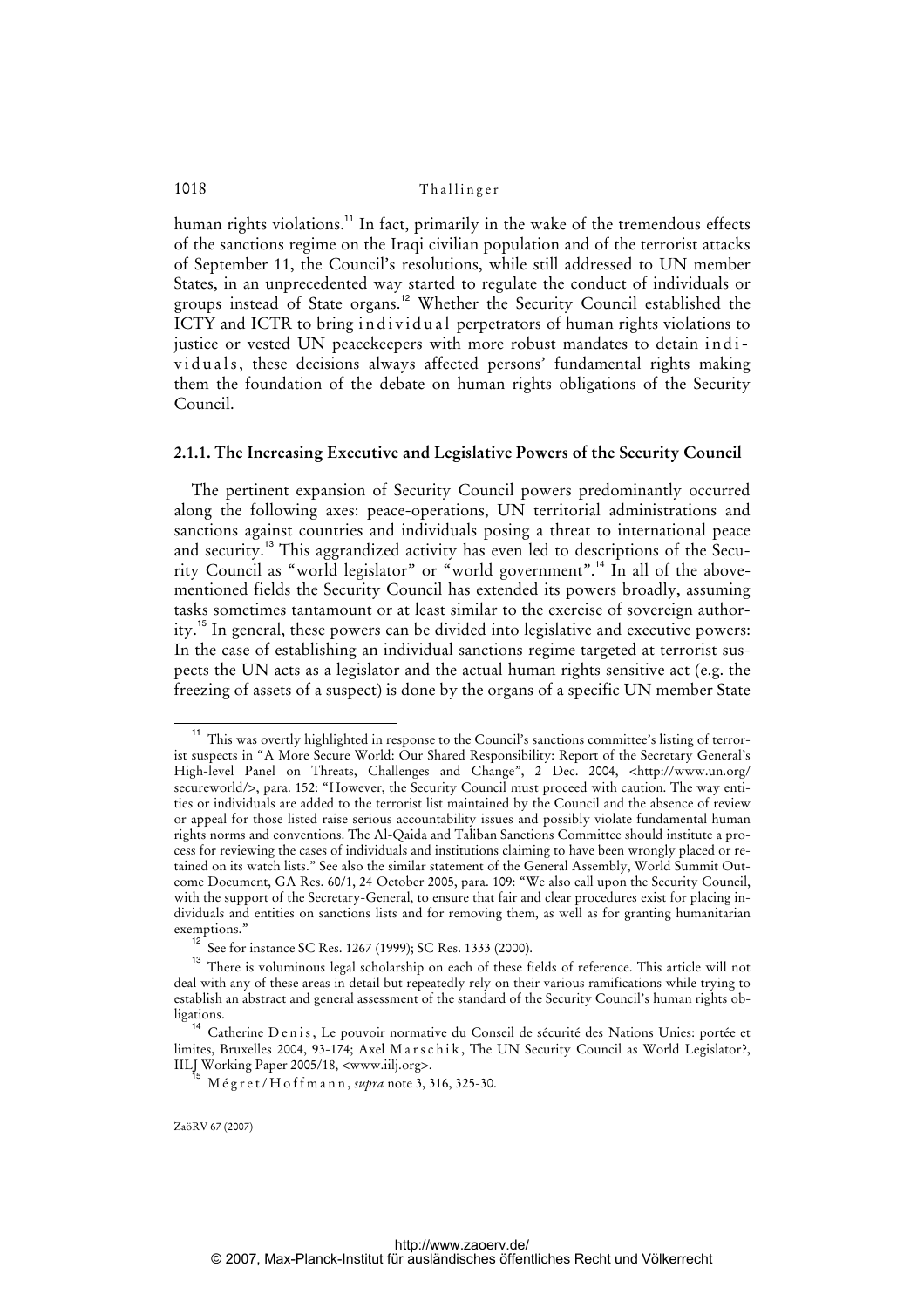when it implements the pertinent Security Council resolution. Different from that, the UN can itself commit human rights violations in cases where its own organs (such as UNMIK police) take actions in violations of a person's fundamental rights (e.g. lengthy detention); thereby, the UN and not State organs implement SC resolutions.<sup>16</sup> While in the latter case it is more obvious that the UN is an alleged human rights violator, in both cases SC resolutions relying on their primacy pursuant to Article 103 UN Charter evolve as provenance of conduct undermining international, regional and domestic human rights standards.<sup>17</sup> Thus, in all of these areas of the Security Council's executive and legislative powers, the question of UN human rights responsibilities emerges in order to "preclude the migration of unconstitutional ideas from the international to the regional and national level".<sup>18</sup>

#### **2.1.2. Control Entails Responsibility**

In other words: regardless whether the enforcement act interfering in an individual's human rights is carried out by a UN or a member State organ, it is based on a more and more far reaching assumption of sovereign-like powers of the Security Council acting under Chapter VII. In establishing the regulatory framework governing a sanctions regime against individuals, by authorizing peacekeeping forces (under the authority of the UN or regional organizations like AU, EU or NATO) or by setting up the legal framework of a transitional administration, the UN assumes control over areas traditionally embedded with sovereign States and exercises this control either by its own or by member States organs. The debate on an incremental UN human rights responsibility is therefore a consequence of in-

The question whether actions of UN peacekeeping forces ("bluehelmets") consisting of soldiers of usually numerous member States (contributing States) are attributable towards member States or the UN rests with the exercise of "command and control" over the forces and is highly controversial. The fact that contributing States remain full disciplinary authority over their soldiers indicates attribution to the contributing States, a conciliatory position recognizes parallel attribution to both the UN and the contributing State. See also the unpublished letter of 3 February 2004 by the United Nations Legal Counsel to the Director of the Codification Division: "As a subsidiary organ of the United Nations, an act of a peacekeeping force is, in principle, imputable to the Organization, and if committed in violation of an international obligation entails the international responsibility of the Organization and its liability in compensation." See in detail Marten Z w a n e n b u r g , Accountability of Peace Support Operations, Leiden – Bosten 2005, 34-41. In this regard see also the very recent, controversial decision of the European Court of Human Rights (ECtHR) of 31 May 2007 in the case *Behrami and Behrami v. France and Saramati v. France, Germany and Norway*, in which the Court held that conduct of KFOR troops was on the basis of the authorisation by SC Resolution 1244 attributable to the UN but not to troop contributing nations of KFOR (paras. 121-41).

<sup>&</sup>lt;sup>17</sup> On the compatibility of individual sanctions and the European Convention on Human Rights see Iain Cameron, UN Targeted Sanctions, Legal Safeguards and the European Convention on Human Rights, 72 Nordic Journal of International law (2003), 159-214.

<sup>&</sup>lt;sup>18</sup> Mattias K u m m, Democratic Constitutionalism Encounters International Law: Terms of Engagement, in: Sujit Choudry (ed.), The Migration of Constitutional Ideas, Cambridge 2006, 256, 290.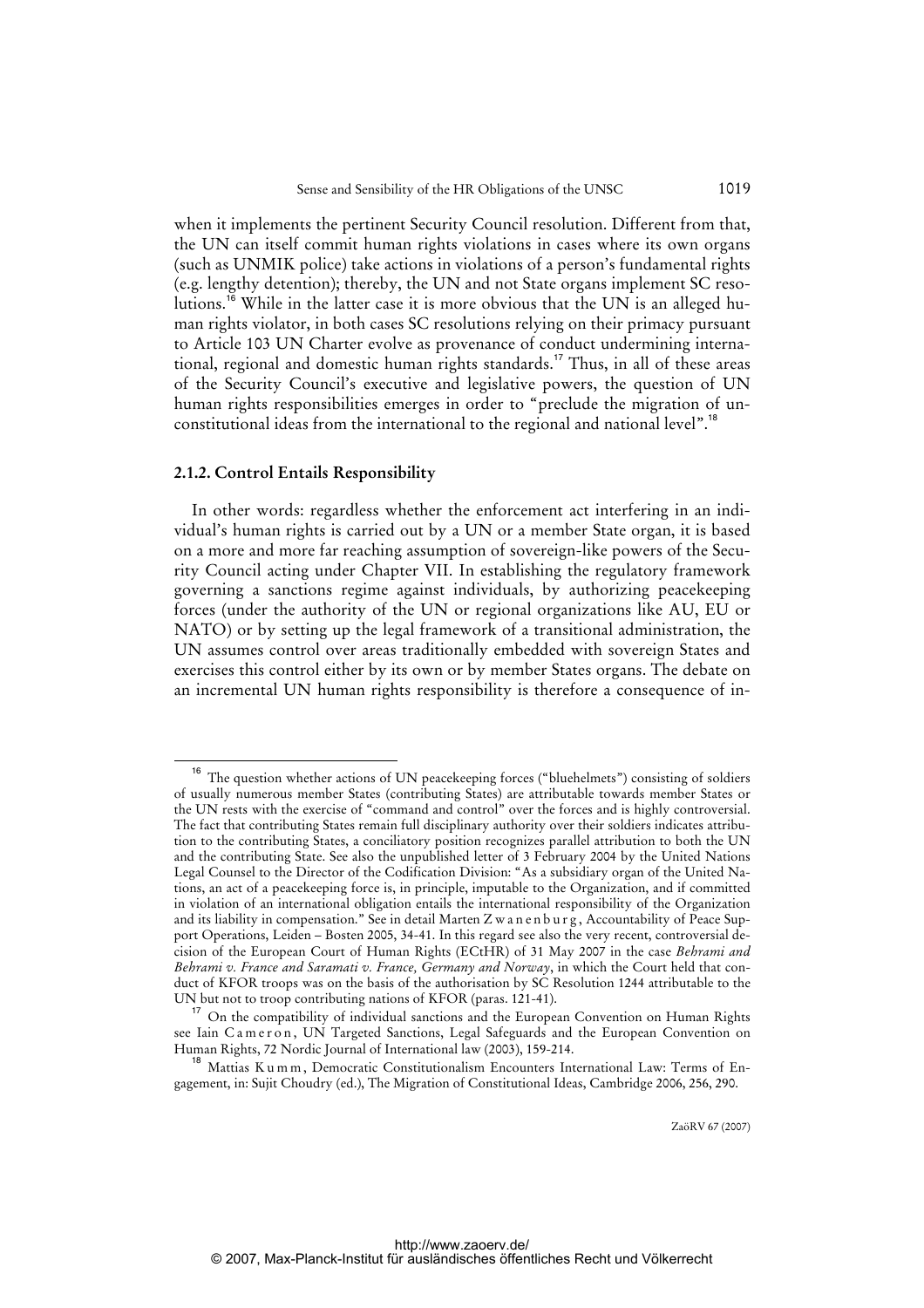tensified SC activities and is predicated upon the concept that "responsibility derives from control" promulgated by E a g l e t o n<sup>19</sup> more than half a century ago.<sup>2</sup>

The criterion of control for assuming accountability has become evident in the elaborate debate on the extraterritorial reach of human rights.<sup>21</sup> There, the prevailing concept of effective control ensues from the exercise of jurisdiction.<sup>22</sup> Consequently, where State jurisdiction is replaced by UN jurisdiction such as in the case of UNMIK/UNTAET, the UN may exercise effective control and thus bears responsibility for its actions and omissions.<sup>23</sup>

After this more empirical introduction alluding to the expectations of the international community that the responsibilities of the UN as the institutionalized watchdog of human rights must be commensurate with its powers (reflecting an antagonistic idea of rights and duties), $24$  I will now turn to the normative concept of the human rights obligations of the United Nations.

<sup>22</sup> W i l d e , *supra* note 21, 790-804; Theodor S c h i lling *,* Is the United States Bound by the International Covenant on Civil and Political Rights in Relation to Occupied Territories?, Global Law Working Paper 08/04, <<http://www.nyulawglobal.org/workingpapers/documents/GLWP0804> Schilling.pdf>, 6-10.

<sup>23</sup> For Kosovo see UNMIK Regulation 1999/1 (25 July 1999), On the Authority of the Interim Administration, para. 1: "All legislative and executive authority with respect to Kosovo, including the administration of the judiciary, is vested in UNMIK and is exercised by the Special Representative of the Secretary-General"; see Georg Nolte, Human Rights Protection against International Institutions in Kosovo: The Proposals of the Venice Commission of the Council of Europe and Their Implementation, in: Pierre-Marie Dupuy/Bardo Fassbender/Malcolm N. Shaw/Karl-Peter Sommermann (eds.), Völkerrecht als Wertordnung. Common Values in International Law – Essays in Honour of Christian Tomuschat, Strasbourg – Arlington 2006, 245, 246, 251-2: "As far as the control of territory by the international administration is concerned the situation of Kosovo resembles that of a State.' (246) and Carsten Stahn, Justice Under Transitional Administration: Contours and Critique of a Paradigm, 27 Houston Journal of International Law (2005), 311, 313: "The presence of the U.N. administrations in Kosovo and East Timor was based on a dirigiste model, vesting U.N. actors directly with the exercise of all of the classical powers of the state, including the administration of justice." Though, in theory UNMIK was (as was UNTAET) bound to international human rights law, see para. 1.3. UNMIK Regulation No. 24/1999 (in conjunction with Regulation 1/1999): "In exercising their functions, all persons undertaking public duties or holding public office in Kosovo shall observe internationally recognized human rights standards."; see also the recent *Behrami* decision of the ECtHR, *supra* note 16.

<sup>24</sup> See the Second Annual Report 2001-2002 of the Kosovo Ombudsperson Institution, 10 July 2002, 5: "It is ironic that the United Nations, the self-proclaimed champion of human rights in the world, has by its own actions placed the people of Kosovo under UN control, thereby removing them from the protection of the international human rights regime that formed the justification for UN engagement in Kosovo in the first place."; see also Simon C h e s t e r m a n , You, The People. The United

<sup>&</sup>lt;sup>19</sup> Clyde Eagleton, International Organization and the Law of Responsibility, Recueil des Cours 1950-I, 319, 358-9.

<sup>&</sup>lt;sup>20</sup> See similarly the report of the International Law Association, Berlin Conference (2004), Accountability of International Organisations, 28 et seq.

Ralph Wilde, Legal "Black Hole"? Extraterritorial State Action and International Treaty Law on Civil and Political Rights, 26 Michigan Journal of International Law (2005), 739; Tarik A b d e l - M o n e m, How Far Do the Lawless Areas of Europe Extend? Extraterritorial Application of the European Convention on Human Rights, 14 Journal of Transnational Law and Policy (2005), 159; see also the pertinent contributions in Fons C o o m a n s /Menno T. K a m m i n g a (eds.), Extraterritorial Application of Human Rights Treaties, Antwerp 2004.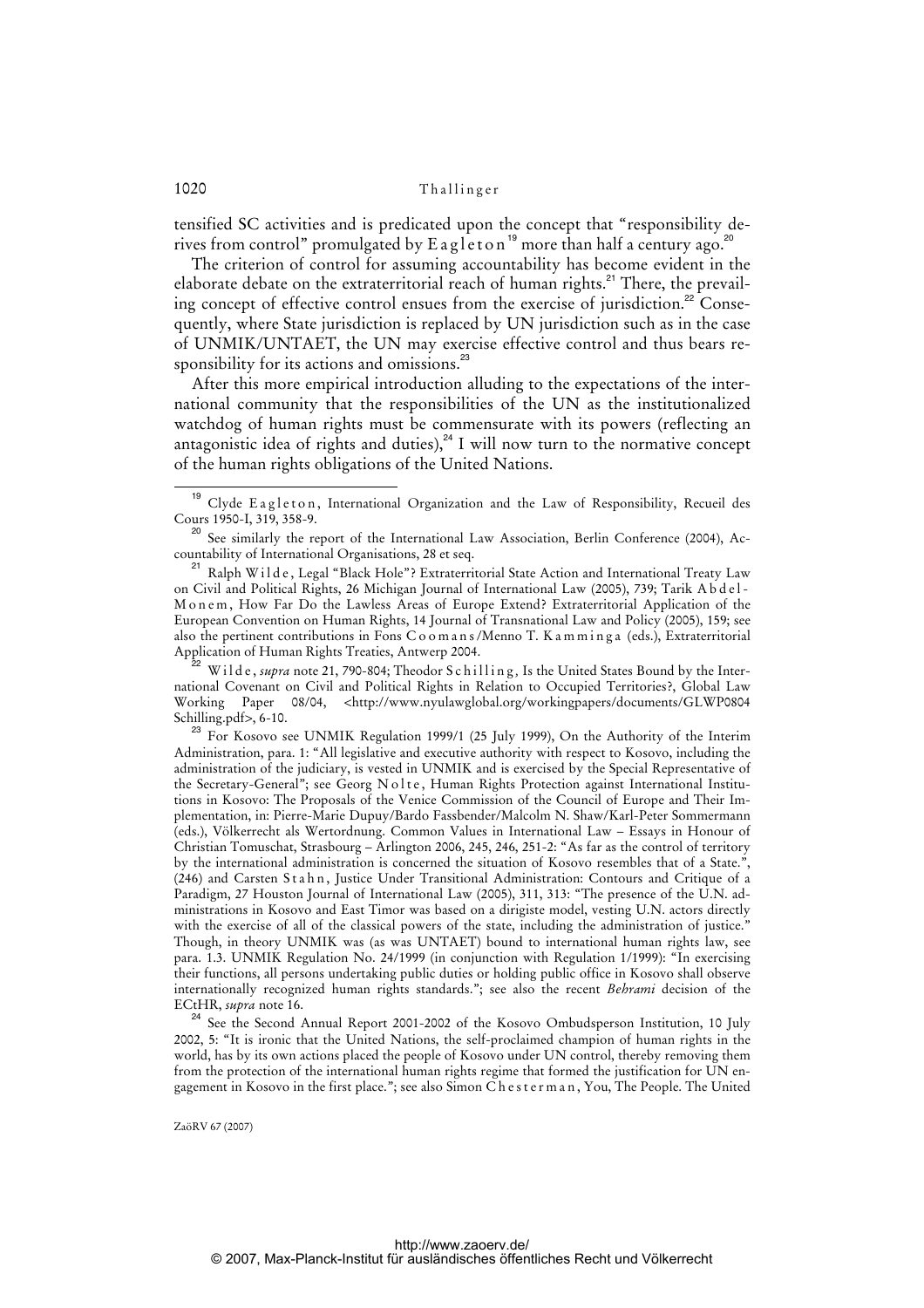That the UN does have the legal capacity to incur international duties and responsibilities has long been established since the famous *Reparations for Injuries* case in 1949.<sup>25</sup> With the intensified allocation of what used to be sovereign State power towards international organizations or less institutionalized transnational networks,<sup>26</sup> the extent of international responsibility of these organizations and networks has become evident in response to the inherent threat that States may divest themselves of human rights obligations when they delegate decision-making power to international organizations or networks.<sup>27</sup> According to Article 3 of the International Law Commission's Draft Articles on Responsibility of International Organizations, every internationally wrongful act of an international organization entails the international responsibility of the international organization. Following the systematic concept of the ILC's Articles on State Responsibility,<sup>28</sup> an internationally wrongful act of an international organization exists when conduct consisting of an action or omission is a) attributed to the international organization under international law, and b) constitutes a breach of an international obligation of that international organization.<sup>29</sup> In addition to the crucial question of attribution of conduct to an international organization, $3^\circ$  the determination of the responsibility

l

Nations, Transitional Administration, and State-Building, Oxford 2005, 126-7 and Bernhard K n o l l, Beyond the 'Mission Civilisatrice': The Properties of a Normative Order Within an Internationalised Territory, Leiden Journal of International Law (2006), 275-304.

<sup>25</sup> ICJ, Reparation for Injuries Suffered in the Service of the United Nations (Advisory Opinion, 11 April 1949), ICJ Reports 1949, 174.

Anne-Marie Slaughter, A New World Order, Princeton 2004; José E. Alvarez, International Organizations as Law-makers, Oxford 2005.

<sup>27</sup> However, the ECtHR, *Waite and Kennedy v. Germany*, Judgment of 18 February 1999, para. 67 held that States remain responsible under the European Convention on Human Rights even where they establish international organizations and where they attribute to these organizations certain competences and grant them immunities; cf. Ian B r o w n li e, The Responsibility of States for the Acts of International Organizations, in: Maurizio Ragazzi (ed.), International Responsibility Today – Essays in Memory of Oscar Schachter, Leiden – Boston 2005, 355, 360-1.

<sup>28</sup> See para. 3 of GA Res. 56/83 (12 December 2001), in which the GA "[t]akes note of the articles on responsibility of States for internationally wrongful acts, presented by the International Law Commission, the text of which is annexed to the present resolution, and commends them to the attention of Governments without prejudice to the question of their future adoption or other appropriate action".

 $^{29}$  Report of the ILC on the work of its fifty-fifth session, 33, 58 UN-GAOR, Suppl. No. 10, UN-Doc A/58/10 (2003), 45-49, <<http://untreaty.un.org/ilc/reports/2003/2003report.htm>>.

<sup>&</sup>lt;sup>30</sup> This very decisive question will not be elaborated in this paper but is nonetheless omnipresent in determining the UN human rights responsibility. The crucial point is that State cannot avoid responsibility by creating an international organization but it is still controversial whether States or international organizations shall bear sole responsibility or there shall be parallel responsibility of both. A primary example of this much debated issue is the attribution of the NATO bombardements on Serbia and Montenegro in Spring 1999; Alain P e l l e t, L'imputabilité d'éventuels actes illicites - Responsabilité de l'OTAN ou des États membres, in: Christian Tomuschat (ed.), Kosovo and the International Community – A Legal Assessment, The Hague – New York 2002, 193 espoused an attribution to NATO. Whereas neither the ICJ, *Legality of Use of Force* cases (Judgments of 15 December 2004) nor the ECtHR, *Banković* decision of 12 [December 2001 pronounced on the issue of attribution with re-](re-http://www.zaoerv.de/)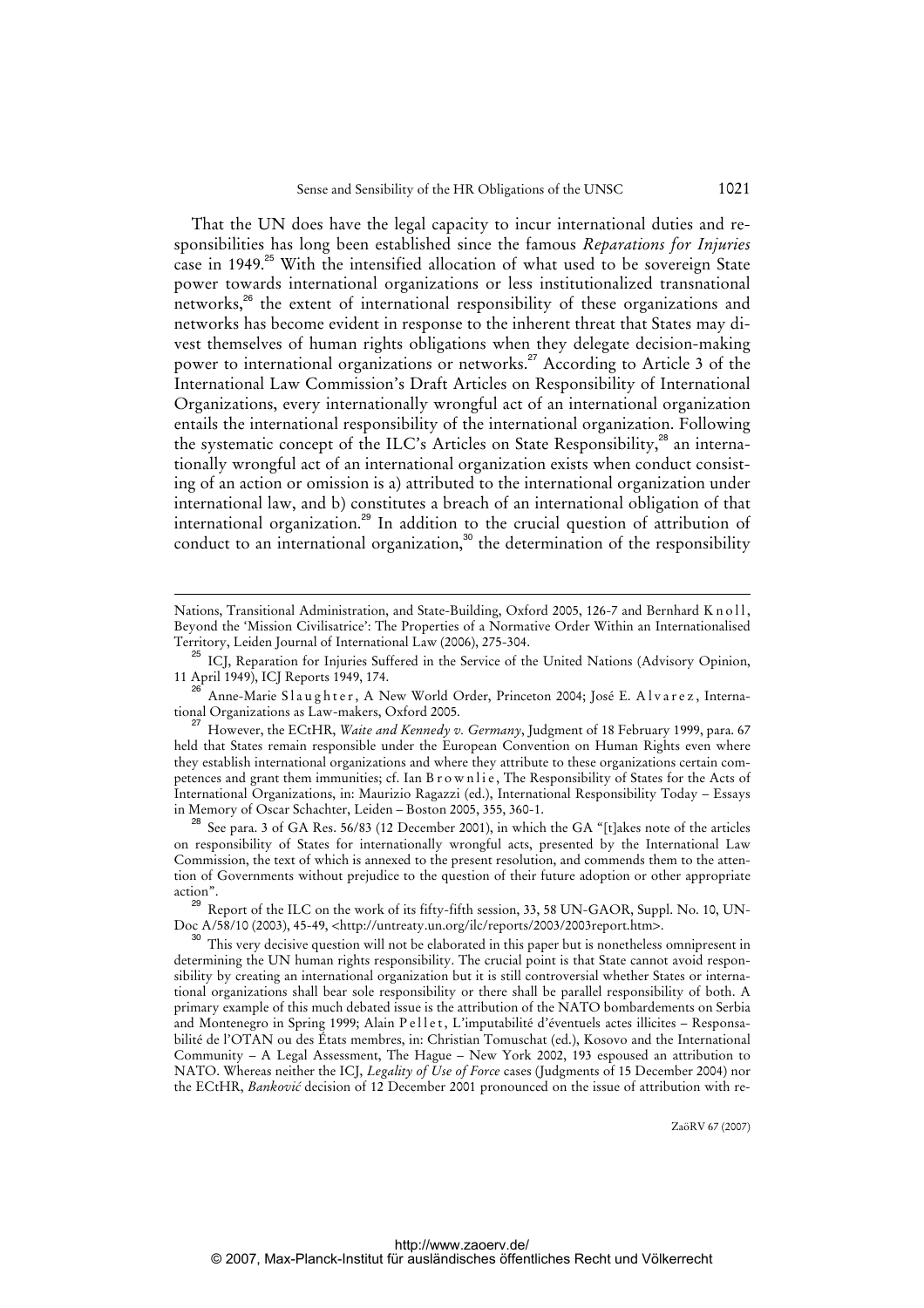of an international organization is subject to the scope of its international obligations. Whereas the ILC's work focuses on the former issue and is keeping aloof from the sheer impossible task of depicting the whole range of international obligations,<sup>31</sup> this article attempts to achieve to better calibrate the normative content of the international human rights obligations of the UN Security Council.

### **2.2. Conceptualizing the UN Human Rights Obligations – The Normative Background**

From a normative perspective one must, as a first step, identify the possible sources of international law prescribing human rights obligations of the UN. This has been the focal point of academic contributions in the debate on human rights accountability of the UN. The necessity to establish possible foundations for the applicability of human rights standards to the UN is mainly a corollary of the absence of the UN as a party to international or regional human rights treaty regimes which are (at least hitherto) open only to State parties.<sup>32</sup>

In general, three main ways in which the United Nations can be bound by international human rights law have been depicted. Mégret and Hoffmann distinguish between an external, an internal and a hybrid conception: According to the external conception the UN is bound "'customarily' as a result and to the extent that international human rights standards have reached customary international law status".<sup>33</sup> It goes without saying that it is far from clear as to which par-

l

gard to the bombardements, the ECtHR in its recent *Behrami* decision, *supra* note 16, attributed later conduct of KFOR troops solely to the UN but not to the troop contributing nations of KFOR.

<sup>&</sup>lt;sup>31</sup> The ILC has thereby, albeit cautiously, also approached the delicate question of the responsibility of a State in connection with the act of an international organization and adopted in first reading so far Draft Articles 25-30 under a provisional Chapter (x), see the Report of the International Law Commission of its Fifty-eighth session (1 May – 9 June and 3 July – 11 August 2006), GAOR 61, Supplement No. 10 (A/61/10), 261-3, 277-92 (Commentaries thereto).

<sup>&</sup>lt;sup>32</sup> There have been repeated suggestions that international or regional organizations shall accede to international or regional treaties on the protection of human rights. The most concrete step is foreseen by the EU Reform Treaty amending Article 6 para. 2 of the Treaty on European Union which shall then provide for the accession of the European Union to the European Conventions of Human Rights. It has also been discussed whether the UN should accede to the special human rights treaties concerning armed conflict, the Geneva Conventions, see August R e in is c h, Securing the Accountability of International Organizations, 7 Global Governance (2001), 131, 138.

<sup>&</sup>lt;sup>3</sup> M é g r e t / H o f f m a n n , *supra* note 15, 317; Boris K o n d o c h , Human Rights Law and UN Peace Operations in Post-conflict Situations, in: Nigel D. White/Dirk Klaasen (eds.), The UN, Human Rights and Post-conflict Situations, Manchester 2005, 19, 36; Tawhida A h m e d / Israel de Jesús Butler, The European Union and Human Rights: An International Law Perspective, 17 European Journal of International Law (2006) 778, 780-781 arguing that the European Union's obligations to abide by human rights extend far beyond those adopted by its internal rules (primarily the European Convention on Human Rights) due to obligations arising under customary international law; on the sometimes contested assumption that international organizations can have obligations arising from customary international law towards other subjects of international law see distinctly Chittharanjan F. A m e r a s i n g h e, Principles of the Institutional Law of International Organizations, 2<sup>nd</sup> ed., Cam-

ZaöRV 67 (2007)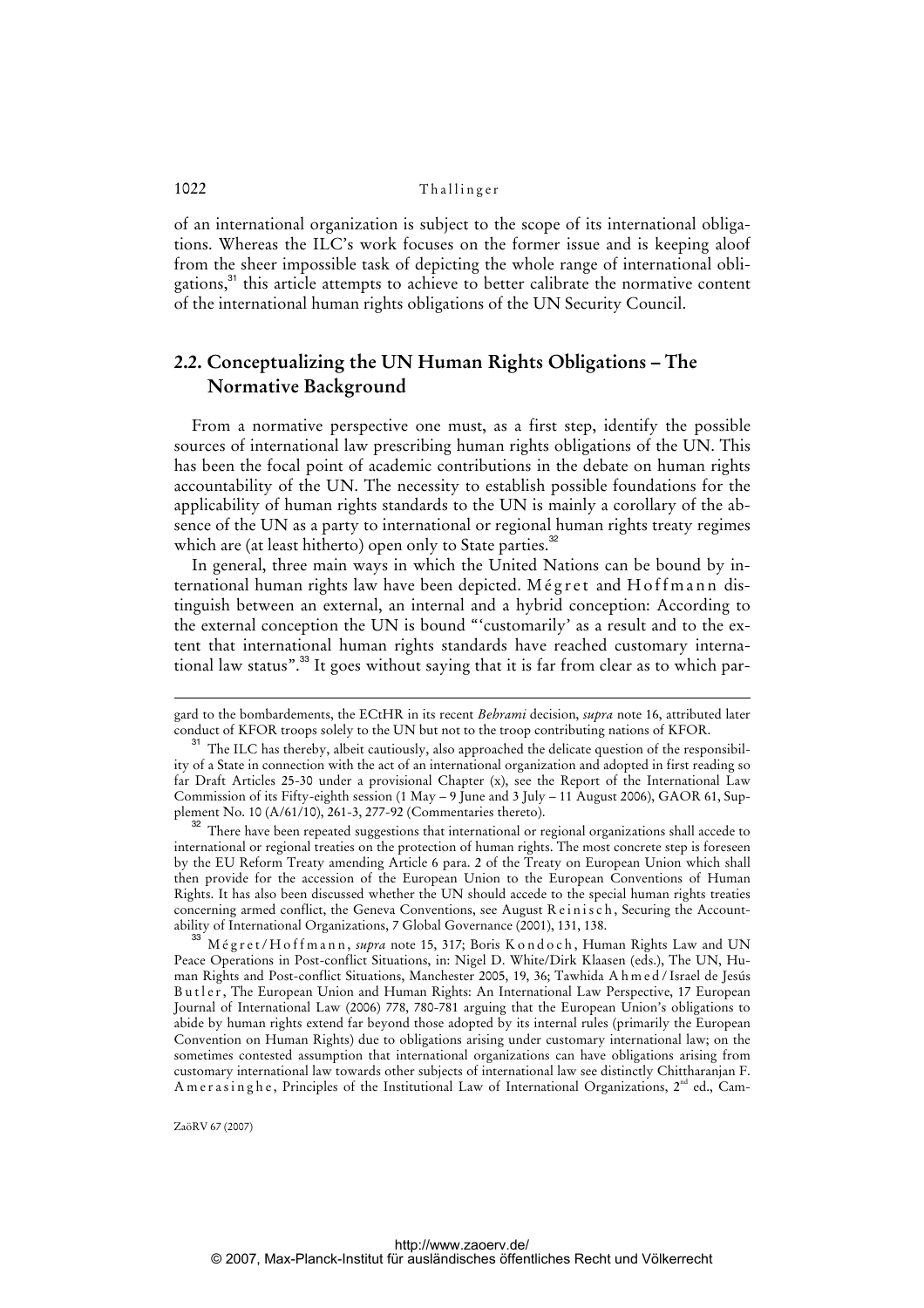ticular human rights are today of a customary international law nature. Mitigating at least some uncertainties, the ICJ has held that certain fundamental rights of the human person in international law are obligations *erga omnes*. <sup>34</sup> From a hierarchical perspective customary international law also knows a category of rules which have achieved the status of *ius cogens*. <sup>35</sup> In a case of conflict these peremptory provisions invalidate other, lower rules of international law including international law norms created by international organizations.<sup>36</sup>

The predominant arguments advocating in favor of the United Nations to be bound to comply with international human rights ensue from the purposes and principles enshrined in the UN Charter. Article 1 paras. 1, 3 and Article 2 para. 2 UN Charter prescribe that international disputes have to be settled in accordance with the principles of justice and international law and oblige the United Nations to promote human rights and to respect the principle of good faith, respectively.<sup>37</sup> This is fully applicable to the Security Council, which "shall act in accordance with the purposes and principles of the organization when discharging its duties".<sup>38</sup> In addition, Article 55 *lit*. c) UN Charter unequivocally requires the UN to promote "universal respect for, and observance of, human rights and fundamental freedoms for all without distinction as to race, sex, language, or religion".<sup>39</sup>

Arguments challenging this self-binding nature of the UN Charter have claimed that these purposes and principles are broad and vague and shall therefore be inap-

l

bridge – New York 2005, 400: "As in the case of responsibility of international organizations, there can be no doubt that under customary international law, possibly on the analogy of the law governing relations between states, international organizations can also have international obligations towards other international persons arising from the particular circumstances in which they are placed or from particular relationships.".

<sup>&</sup>lt;sup>4</sup> ICJ, *Barcelona Traction, Light and Power Co., Ltd. (Belgium v. Spain,* Judgment of 5 February 1970), ICJ Reports 1970, 32.

Articles 53 and 64 Vienna Convention on the Law of Treaties, May 22, 1969, 1155 UNTS 331; see from a more and more voluminous literature on ius cogens for example Alexander Or a k h e lashvili, Peremptory Norms In International Law, Oxford 2006 and Stefan K a delbach, Jus cogens, obligations erga omnes and other rules – The Identification of Fundamental Norms, in: Christian Tomuschat/Jean-Marc Thouvenin (eds.), The Fundamental Rules of the International Legal Order, Leiden – Boston 2006, 21, 28-35

In a series of cases the European Court of First Instance has confirmed that the Security Council is bound by ius cogens norms, see *infra* 3.3.1.; on the consequences of infringements by international organizations which constitute serious breaches of obligations under peremptory norms of general international law see Draft Articles 43 and 44 of the ILC's work on the responsibility of international organizations which have been proposed in the "Fifth Report on Responsibility of International Organizations" by Special Rapporteur Giorgio G a j a, 2 May 2007, A/CN.4/583, paras. 55-65.

<sup>&</sup>lt;sup>37</sup> Erika de Wet/André Nollkaemper, Review of Security Council Decisions by National Courts, 45 German Yearbook of International Law (2002), 166, 171-175.

<sup>&</sup>lt;sup>38</sup> Article 24 para. 2 UN Charter. See R e i n i s c h, *supra* note 32, 136; Jose E. A l v a r e z, The Security Council's War on Terrorism: Problems and Policy Options, in: Erika de Wet/André Nollkaemper/Petra Dijkstra (eds.), Review of the Security Council by Member States, Antwerp – Oxford – New York 2003, 119, 124.

<sup>39</sup> K o n d o c h , *supra* note 33, 33.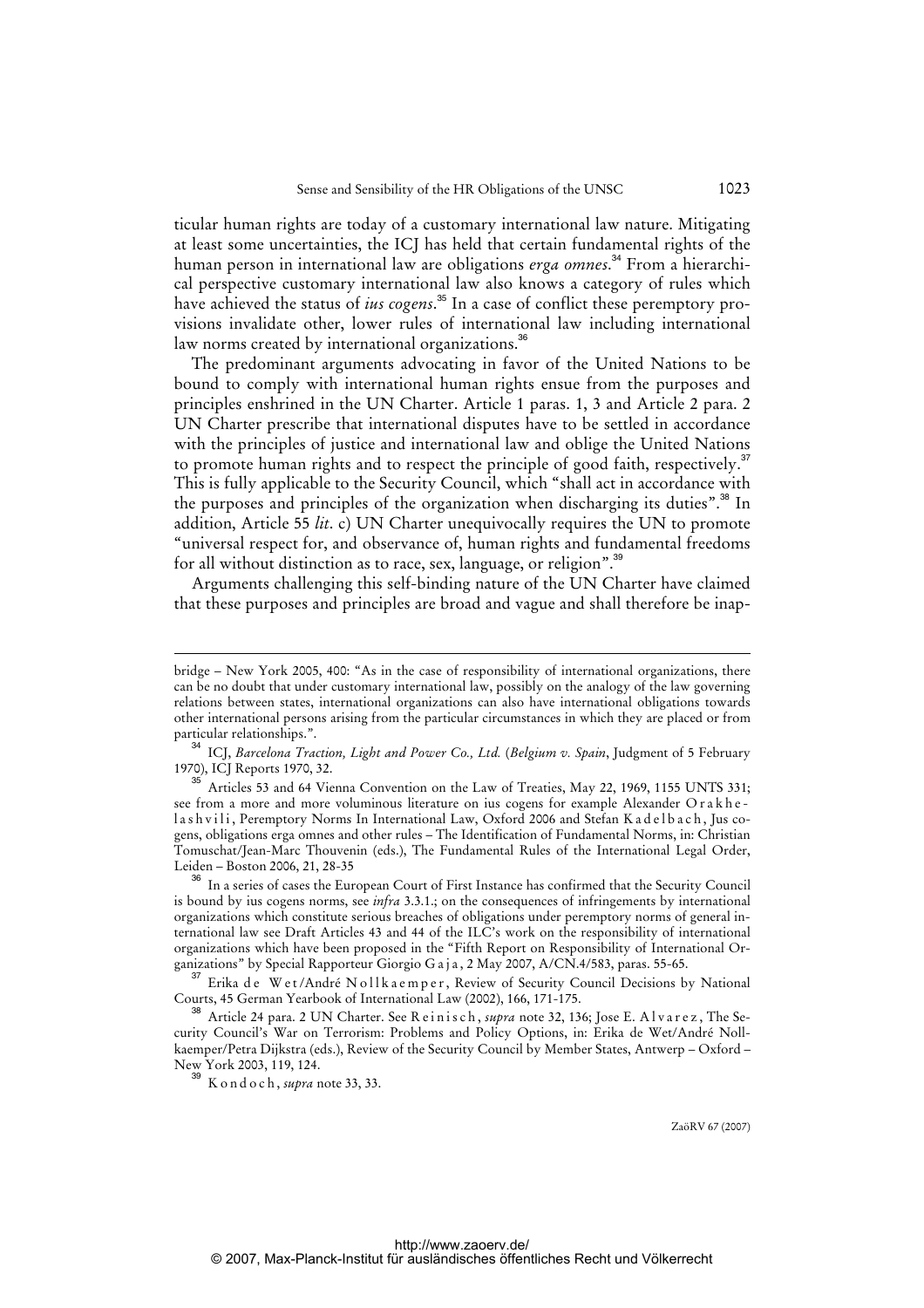propriate to set limits on the Security Council's enforcement powers.<sup>40</sup> However, such assumptions of broadness and vagueness are based on a Charter interpretation in vacuum which ignores the UN's far reaching work in the fields of human rights. In fact, the core content of human rights norms applicable to the United Nations including the Security Council has to be drawn from the rights guaranteed in the International Bill of Rights, encompassing the Universal Declaration of Human Rights of 1948 (UDHR)<sup>41</sup>, the International Covenant on Civil and Political Rights of 1966 (ICCPR)<sup>42</sup> and the International Covenant on Economic, Social and Cultural Rights of 1966 (ICESCR).<sup>43 44</sup> This "internal conception" built upon the UN's internal juridical order<sup>45</sup> is complemented and fine-tuned by numerous documents and declarations in specific operational areas of the UN such as the UN High Commissioner's Principles and Guidelines on Human Rights and Human Trafficking.<sup>46</sup> Andrew Clapham even suggests that the UN's human rights obligations do exactly arise from such unilateral declarations.<sup>47</sup>

The two most pertinent operational activities in this regard concern the conduct of UN transitional administrations and UN peace operations.<sup>48</sup> In both areas the

<sup>&</sup>lt;sup>40</sup> Gabriel H. O o s thuizen, Playing the Devil's Advocate: The United Nations Security Council Is Unbound by Law, 12 Leiden Journal of International Law (1999), 549, 559-563.

<sup>41</sup> GA-Res. 217(III), Universal Declaration of Human Rights, Dec.19, 1948, 3 UN-GAOR, 71, UN-Doc. A/810 (1948).

<sup>42</sup> International Covenant on Civil and Political Rights, Dec. 16, 1966, 999 UNTS 171.

<sup>43</sup> International Covenant on Economic, Social and Cultural Rights, Dec.16, 1966, 993 UNTS 3.

De Wet/Nollkaemper, *supra* note 37, 173.

<sup>&</sup>lt;sup>45</sup> Mégret/Hoffmann, *supra* note 15, 317; cf. David Schweigman, The Authority of the UN Security Council under Chapter VII of the UN Charter, Dordrecht 2001, 171-2.

A6 Report of the United Nations High Commissioner for Human Rights to the Economic and Social Council, UN Doc. e/2002/68/Add.1, 20 May 2002. Guideline 10, particularly addressed to intergovernmental organizations, states as follows: "The direct or indirect involvement of peacekeeping, peace-building, civilian policing, humanitarian and diplomatic personnel in trafficking raises special concerns. States, intergovernmental and non-governmental organizations are responsible for the actions of those working under their authority and are therefore under an obligation to take effective measures to prevent their nationals and employees from engaging in trafficking and related exploitation …". With regard to UN transitional administrations see UNMIK Regulation No. 24/1999 (*supra* note 23) and UNTAET Regulation No. 1/1999; as regards peacekeeping the UN Department of Peacekeeping Unit Operations Training Unit has issued training manuals and cards such as the "Ten Rules – Code of Personal Conduct for Blue Helmets" which according to rule No. 5 oblige blue helmets to "Respect and regard the human rights of all". Another card with the header "We are United Nations Peacekeepers" states in para. 2: "We will comply with the Guidelines on International Humanitarian Law for Forces Undertaking United Nations Peacekeeping Operations and the applicable portions of the Universal Declaration of Human Rights as the fundamental basis of our standards."

<sup>&</sup>lt;sup>47</sup> Human Rights Obligations of Non-State Actors, Oxford 2006, 127.

Peace operations are referred to here in the sense of peacekeeping, peace-making or peaceenforcing operations conducted by armed forces of UN member states, which are also simply known as New York-based operations since the UNDPKO is based in New York. For the distinction between New York-based operations and Geneva-based (mainly monitoring or inquiry) operations see Andrew C l a p h a m /Florence M a r t i n , Smaller Missions Bigger Problems, in: Alice H. Henkin (ed.), Honoring Human Rights: From Peace to Justice (The Aspen Institute, 1998), 133. Questions of human rights obligations of the UN which have normally only been touched upon in New York-based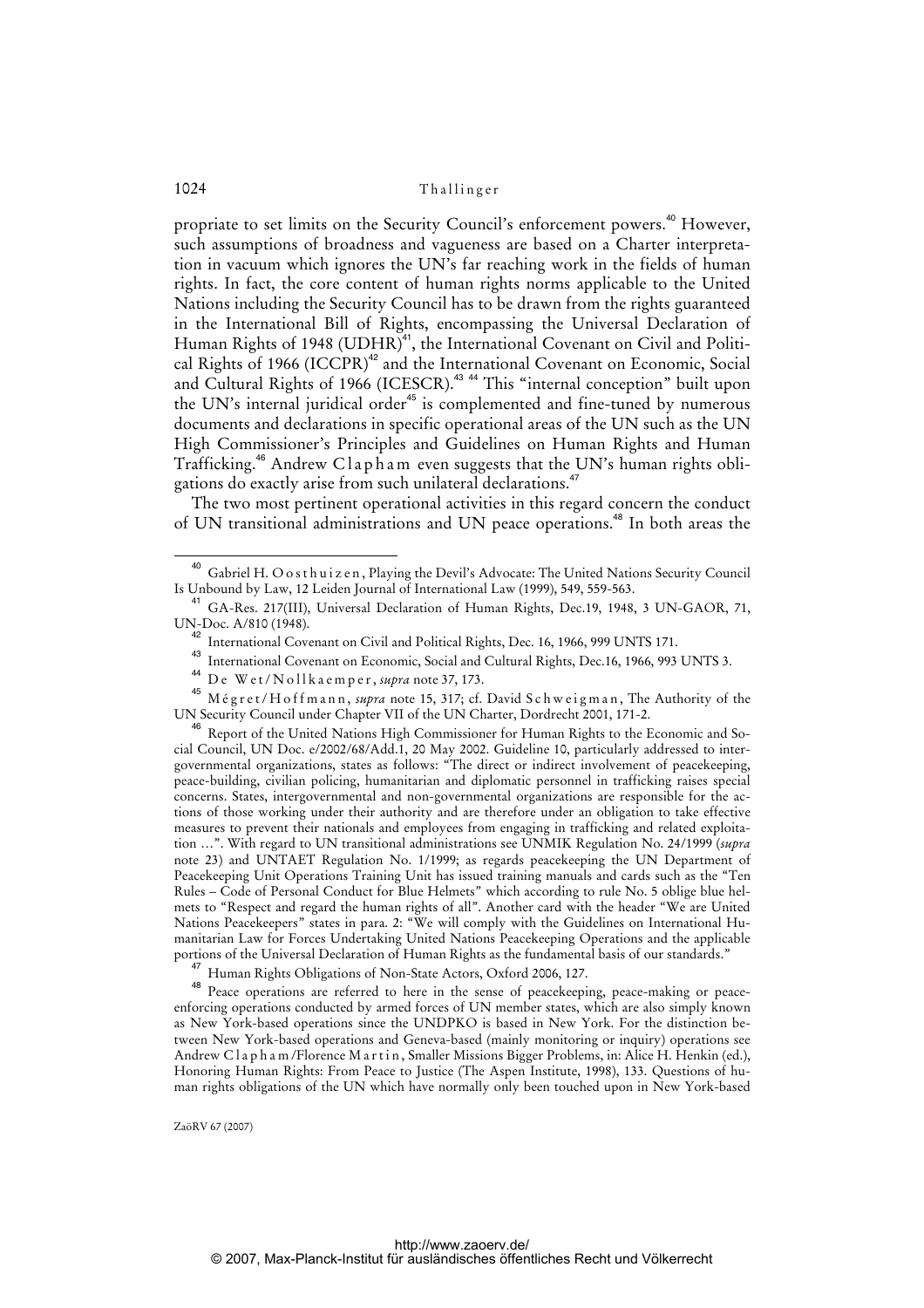UN has been subject to extensive criticism in the wake of human rights violations of its personnel. In the field of peace operations it has taken almost five decades of debate<sup>49</sup> until the UN officially promulgated the fundamental principles and rules of international humanitarian law as applicable to UN forces, but only when in situations of armed conflict they are actively engaged therein as combatants as well as in enforcement actions and in peacekeeping operations when the use of force is permitted in self-defense.<sup>50</sup> Thus, the scope of this Bulletin on the observance of international humanitarian law is quite narrow and does for instance not include police-like tasks of peacekeepers outside actual combat situations. When UN forces are acting in non-combat situations, e.g. as police or in assuring humanitarian assistance, international humanitarian law cannot be the applicable *lex specialis* but international human rights norms must prevail.<sup>51</sup> Although the UN Secretary-General has after repeated cases of sexual abuse of women and children by bluehelmets in large-scale missions like in Cambodia or in the Democratic Republic of the Congo<sup>52</sup> undertaken further steps in order to ensure better conduct and accountability in UN peace operations, the UN is still reluctant to accept to be bound to international human rights in its peace operations. However, this position is incompatible with the amount of control UN forces were bestowed upon in recent much more robust mandates<sup>53</sup> and cannot be justified, as will be shown be-

The question was first raised by the Report of the Committee on study of legal problems of the United Nations, see: Should the Laws of war apply to United Nations enforcement action?, 46 American Society of International Law Proceedings (1952), 216-220. The authors of this contribution (William J. Bivens/Leland M. Goodrich/Hans Kelsen/Josef L. Kunz/Louis B. Sohn and the committee's chairman Clyde E a g l e t o n ) were hesitant on the application of the laws of war but held that the United Nations "should select such of the laws of war as may seem to fit its purposes (e.g., prisoners of war, belligerent occupation), adding such others as may be needed, and rejecting those which seem incompatible with its purposes" (220).

<sup>50</sup> Secretary-General's Bulletin, Observance by the United Nations forces of international humanitarian law (6 August 1999), ST/SGB/1999/13, 38 ILM 1656; see Z w a n e n b u r g , *supra* note 16, 171-5.

<sup>51</sup> Cf. C l a p h a m , *supra* note 47, 118-25.

l

52 See the press release of UN Secretary-General Kofi Annan, issued on 19 November 2004, in response to the sexual misconduct of UN peacekeepers in the DRC: "I am afraid there is clear evidence that acts of gross misconduct have taken place. This is a shameful thing for the United Nations to have to say, and I am absolutely outraged by it." (UN Doc. SG/SM/9605, AFR/1069, PKO/115). With regard to new allegations of sexual abuse in 2006 see: The Washington Post, U.N. Investigating New Sex Allegations in Congo, Washington D.C., August 18, 2006, A18; The Times, Policing the Peacekeepers, London, May 9, 2006, 19.

<sup>53</sup> This "robust peacekeeping" allows the use of force if needed whether in consent-based peacekeeping or imposed peace enforcement missions, Michael W. D o y l e/Nicholas S a m b a n i s, Making War and Building Peace – United Nations Peace Operations, Princeton 2006, 7; see already the report of Amnesty International, Human Rig[hts and Peacekeeping \(1994\), AI Index IOR 40-001/1994, Sec-](Sec-http://Za�RV)

operations, have recently also emerged in Geneva-based operations. In fact the debate on the human rights compatibility encroaches upon all various aspects of UN work and has also been raised in the context of UNHCR, see Ralph Wilde, Quis Custodiet Ipsos Custodes?: Why and How UNHCR Governance of "Development" Refugee Camps Should be Subject to International Human Rights Law, 1 Yale Human Rights and Development Law Journal (1998), 119 and also Mark Pallis, The Operation of UNHCR's Accountability Mechanisms, 37 NYU Journal of International Law and Politics (2005), 869.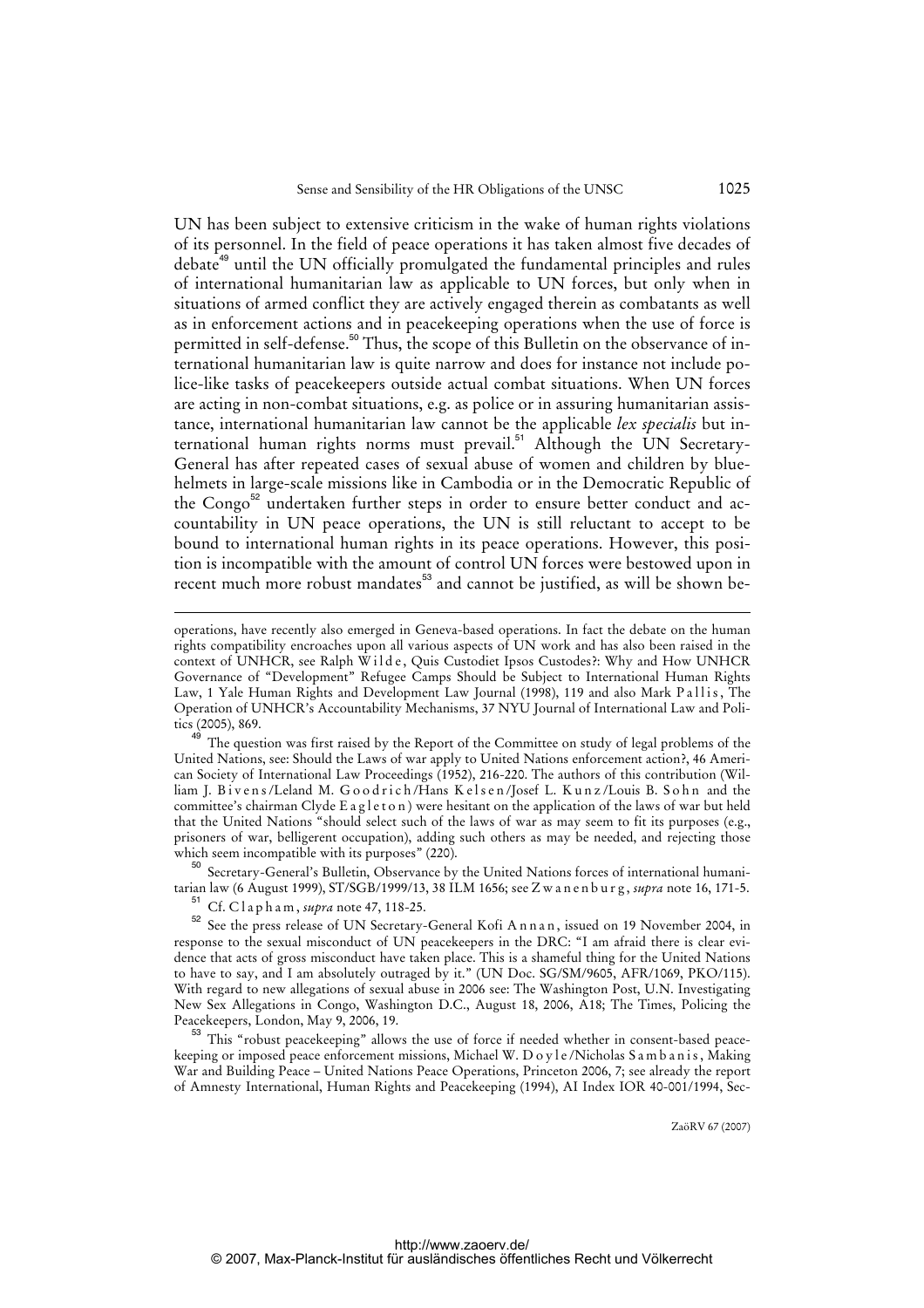low, by a simple reference to the use of Chapter VII resolutions establishing such mandates.

Finally, the third doctrinal way to establish the UN's obligation to abide by human rights is  $-$  M é g r et and H o f f m a n n call it the hybrid conception  $-$  that the United Nations is bound "transitively" by international human rights standards as a result and to the extent that its members are bound.<sup>54</sup> This approach follows the line of reasoning that States should not be allowed to circumvent human rights obligations by establishing an international organization to do the "dirty work".<sup>55</sup> Since States are the creators of international organizations they can therefore only set them up with (at least inherent) human rights obligations.<sup>56</sup>

In sum, it has been convincingly established that the United Nations are under an obligation to comply with international human rights law. It has so far been underexposed in academia what that conclusion implies. Does the UN have to respect, protect and fulfill all the obligations of the UDHR, ICCPR and the ICESCR? Has the Security Council to comply fully with human rights even if it acts under Chapter VII? The following part is an attempt to put flesh to the bones of the human rights obligations of the UN Security Council.

# **3. Sensibility – Determining the Scope of the Human Rights Obligations of the Security Council Acting under Chapter VII**

Traditional claims that the United Nations Security Council is bound by international human rights law have been rebutted by reference to its special powers under Chapter VII of the UN Charter. Increasing criticism following abuses committed by UN peacekeepers or within UN transitional administrations has put the latter position under attack. The quest for human rights compatibility of Chap-

<sup>55</sup> R e i n i s c h , *supra* note 32, 137, 143.

ZaöRV 67 (2007)

j

tion 2.2, 21: "… the UN must ensure that troops under its command carrying out law enforcement functions, such as arrest, detention, search and seizure, crowd dispersal or ensuring public order, are trained in and abide by international human rights and criminal justice standards. … If troops are to carry out these policing functions they must abide by and be trained in international standards of policing, rather than the practices of war …".

<sup>54</sup> M é g r e t / H o f f m a n n , *supra* note 15, 318.

<sup>56</sup> This self-limitation of international organizations already follows from the Roman law dictum "Nemo plus iuris transferre potest quam ipse habet", which in the present circumstances implies that States are regardless of their international rights and duties already limited by their internal (constitutional) obligations even when they act externally. It is symptomatic for the whole debate that the Security Council in turn regularly reminds the member States to act in accordance with international human rights law, see for instance the pertinent reminder in para. 6 of SC Res. 1456 (2003) concerning member States' attempts combating terrorism: "States must ensure that any measure taken to combat terrorism comply with all their obligations under international law, and should adopt such measures in accordance with international law, in particular international human rights, refugee, and humanitarian  $law$ .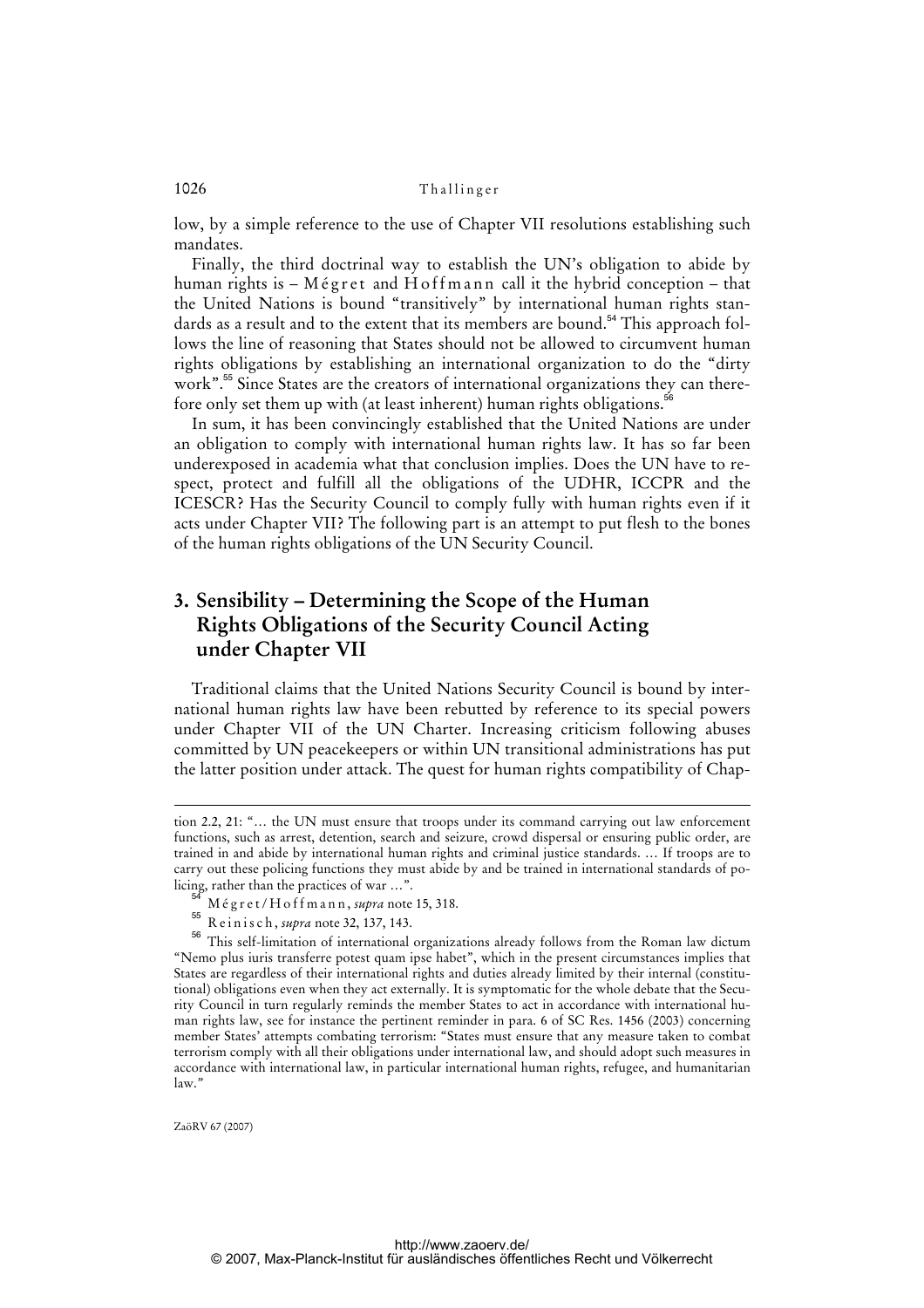ter VII resolutions has culminated so far with the European Court of First Instance's decisions on the UN financial sanctions regime targeted on individuals as implemented under European Union law.<sup>57</sup>

The line of reasoning which advocates the inapplicability of human rights to SC resolutions is predicated on the hierarchical nature of binding Security Council resolutions pursuant to Article 25 UN Charter which shall prevail in the event of conflict with "their other obligations under any other international agreement".<sup>58</sup> However, it is important to draw a distinction between the proposition that human rights are *per se* inapplicable to Security Council decisions (quasi-immunity from human rights) and the argument that binding Council resolutions can be measured by international human rights norms but are regularly or automatically justified by the fact that the Security Council acts in order to "maintain or restore international peace and security".<sup>59</sup> In the light of what has been said above, the former proposition is deemed to be unacceptable, at least in its rigidity. However, the argument that situations necessitating the maintenance or restoration of international peace and security are tantamount to a "state of emergency", in which derogations from human rights are – at least to some extent – permissible requires closer examination. Similarly, the justification theory, or put differently, the assumption that "the ends justify the means" in situations in which there is a threat or breach to the peace deserves closer evaluation which will be rendered below. First, it shall briefly be recalled what constitutes a binding decision of the Security Council.

### **3.1. The Council's Power to Issue Binding Decisions and Article 103 UN Charter**

#### **3.1.1. Binding Council Decisions Are Not Restricted to Chapter VII**

Article 25 UN Charter stipulates that the UN member States agree to accept and carry out the decisions of the Security Council in accordance with the present Charter. This provision is the basis for the competence of the Security Council to issue binding decisions. The question what constitutes "binding decisions" within the powers of the Council has been subject to controversies but it is widely accepted today that such decisions are not only restricted to enforcement measures under Chapter VII but include all those acts whose wording and circumstances leading to their adoption indicate that the decision was intended to have binding effects upon member States.<sup>6061</sup>

See *infra* 3.1.1. and the references in note 80.

Article 103 UN Charter.

<sup>59</sup> Article 39 UN Charter.

<sup>&</sup>lt;sup>60</sup> Jost D e l b r ü c k , Article 25, in: Bruno Simma et al. (eds.), The Charter of the United Nations: A Commentary, 2<sup>nd</sup> ed., Oxford – New York 2002, 452, para. 9-11; Christoph Schreuer, Die Be-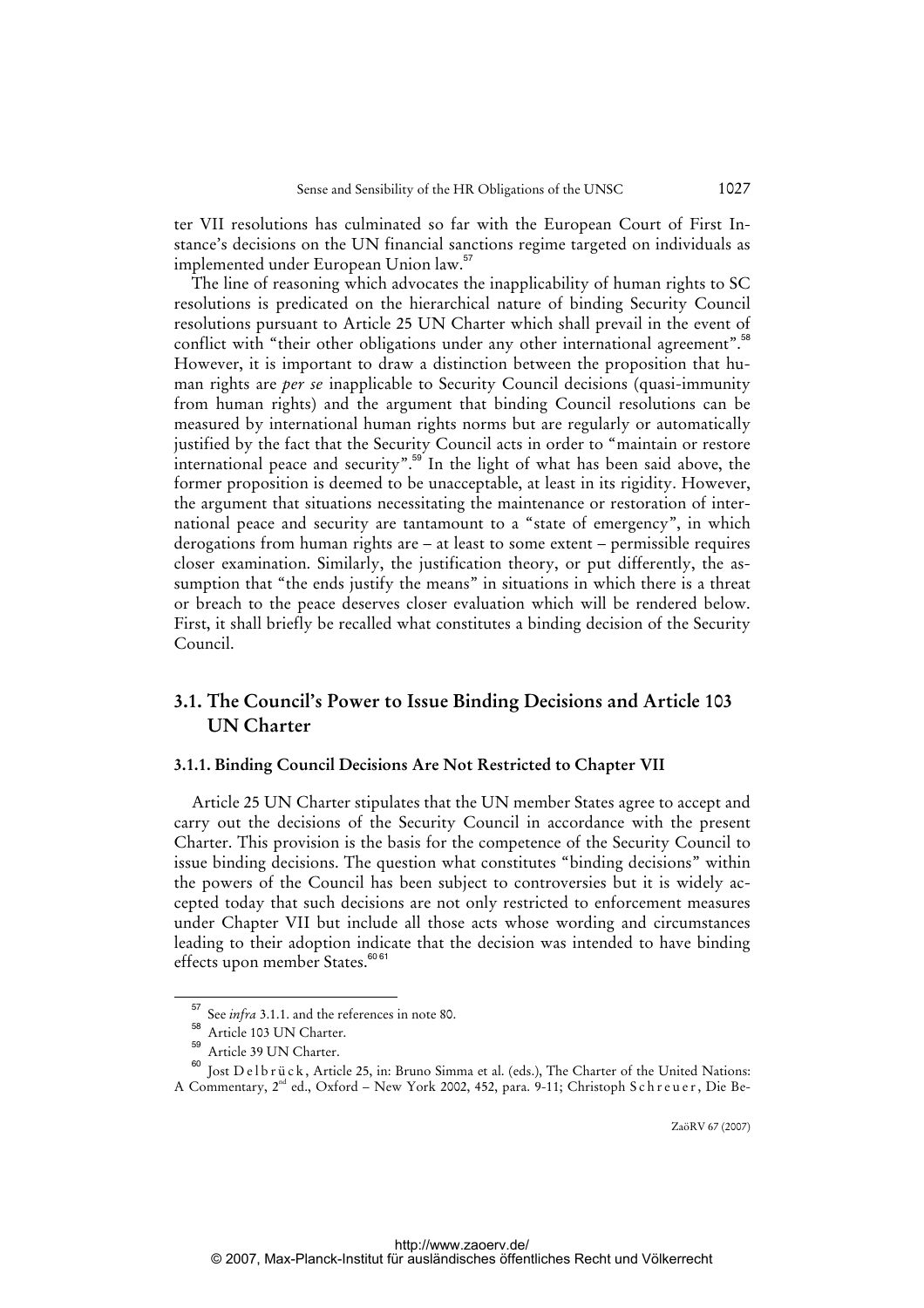### **3.1.2. Article 103 UN Charter Does Not Absolve the Council from Its Human Rights Duties**

An argument frequently invoked against human rights limitations on the Security Council is based on Article 103 UN Charter which prescribes the primacy of the obligations of the UN member States under the Charter in the event of a conflict with their obligations under any other international agreement. Although binding decisions under Article 25 UN Charter constitute obligations under the Charter pursuant to Article 103 UN Charter, $62$  the following grounds render it implausible that the Security Council would thereby be totally absolved from its human rights obligations. First, it is questionable whether a "conflict" in the sense of Article 103 UN Charter could arise at all since the primacy of binding decisions premises that these decisions are compatible with the UN Charter (including conformity with human rights), i.e. they must not be enacted *ultra vires* such as in violation of international human rights; however, it must be conceded that this line of reasoning might amount, at least at first glance, to a circular reasoning. In addition, the assumption that a conflict cannot arise between binding decisions and the Charter is refutable, but only provided that one regards the Security Council bound to human rights solely on the basis that the UN has to respect customary international law (external conception). In this case binding decisions under the Charter would pursuant to Article 103 UN Charter prevail over customary international human rights law, which is, following a teleological rather than a literal interpretation of Article 103 UN Charter, deemed to fall under the meaning of "obligations under any other international agreement".<sup>63</sup> In any event, this would under no circumstances include international human rights norms which have achieved the status of *ius cogens* provisions.

However, the more convincing framework establishing the UN human rights obligations rests upon the internal limitations ensuing from the UN Charter (internal or hybrid conception). In this situation, we would have a conflict between different Charter provisions which renders Article 103 UN Charter inapplicable. It is here, where the alleged circular reasoning can be deconstructed in a way which

<sup>63</sup> B e r n h a r d t , *supra* note 62, 1298, para. 21; cf. Erika d e W e t , The Chapter VII Powers of the United Nations Security Council, Oxford – Portland 2004, 182-3.

ZaöRV 67 (2007)

1

schlüsse Internationaler Organisationen, in: Hanspeter Neuhold/Waldemar Hummer/Christoph Schreuer (eds.), Österreichisches Handbuch des Völkerrechts, Vol. I, 4<sup>th</sup> ed., Wien 2004, 86, para. 477; S c h w e i g m a n, *supra* note 45, 33 note 128.

<sup>&</sup>lt;sup>61</sup> It is not possible to further elucidate on this question in this paper, which seems tolerable not least due to the fact that almost all of the resolutions raising questions of human rights obligations of the Council are adopted under Chapter VII. One notable exception exists with regard to the power of the Security Council to investigate a dispute under Article 34 UN Charter in order to determine whether the continuance of the dispute is likely to endanger the maintenance of international peace and security, see also *infra* 3.2. and note 72.

<sup>&</sup>lt;sup>62</sup> Rudolf B e r n h a r d t, Article 103, in: Bruno Simma et al. (eds.), (note 60), 1295, para. 9; Jean-Marc Thouvenin, Article 103, in: Jean-Pierre Cot/Alain Pellet/Mathias Forteau (eds.), La Charte des Nations Unies Commentaire article par article, 3<sup>rd</sup> ed., Paris 2005, 2132, 2135.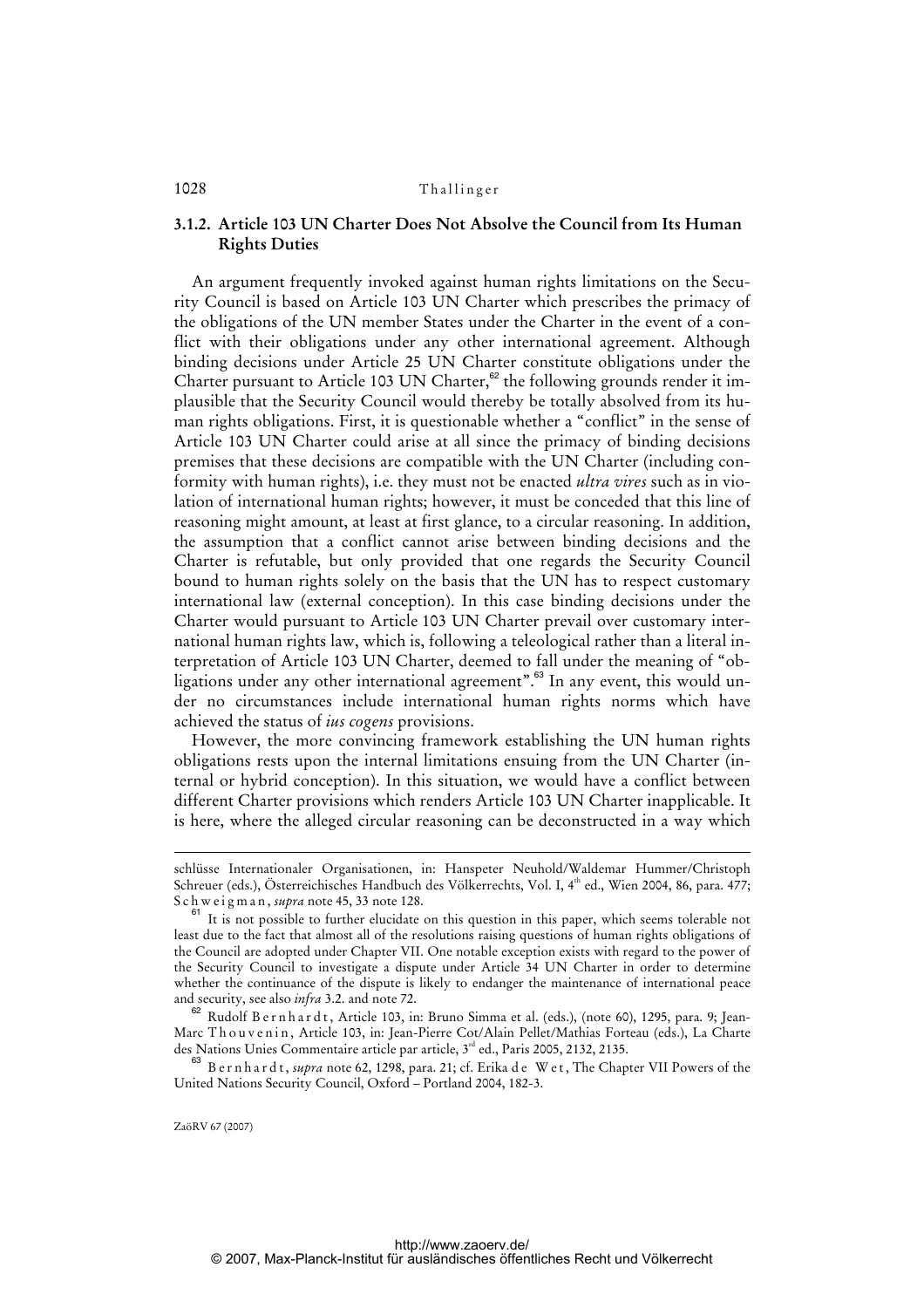reveals the human rights limitations of the Charter as a prerequisite for the lawfulness of the binding decisions of the Security Council. In sum, Article 103 UN Charter falls short of absolving the Security Council from its obligations to comply with international human rights.<sup>64</sup>

# **3.2. The Application of Chapter VII – A Trigger of a State of Emergency Allowing for Derogations from Human Rights Obligations?**

Having acknowledged that the UN Security Council is in principle bound to human rights, it has been proposed that the Council is *de facto* derogating from its human rights obligations as soon as it has determined the existence of a threat or breach to the peace according to Article 39 UN Charter.<sup>65</sup> Such a possibility of derogation ensues from Article 4 para. 1 ICCPR which allows States to derogate in time of public emergency threatening the life of the nation and the existence of which is officially proclaimed to the extent strictly required by the exigencies of the situation.<sup>66</sup> No derogation shall be possible from certain human rights, most notably the right to life and the prohibition of torture.<sup>67</sup> The Human Rights Committee has held that measures derogating from the provisions of the Covenant must be of an exceptional and temporary nature and that a State can only invoke Article 4 if two conditions are fulfilled, i.e. the presence of a public emergency which threatens the life of the nation and an official declaration of this very state of emergency.<sup>68</sup> Applying these requirements to the determination of a threat or breach to the peace, it becomes clear that the conditions will regularly be met since a threat or breach to the peace always engenders a state of public emergency perilous to one or more nations. Nonetheless, it is imperative to point out that a proposed formula "determination of a threat or breach to the peace is tantamount to a state of public emergency rendering derogations from specific human rights provisions lawful" must not be triggered axiomatically but has to be predicated upon a diligent, non-abusive application of Article 39.<sup>69</sup> With respect to the required d e c -

<sup>&</sup>lt;sup>64</sup> That the obligations under the Charter would prevail over international and regional human rights treaties is obvious but negligible as the UN is not party of any of these treaties.

<sup>65</sup> D e W e t / N o l l k a e m p e r , *supra* note 37, 179-80; d e W e t , *supra* note 63, 201-204.

<sup>&</sup>lt;sup>66</sup> Manfred N o w a k, UN Covenant on Civil and Political Rights, 2<sup>nd</sup> ed., Kehl 2005, Article 4, para. 1 et seq.

<sup>67</sup> Article 4 para. 2 ICCPR.

<sup>68</sup> General Comment No. 29, States of Emergency (Article 4), CCPR/C/21/Rev.1/Add.11 (31 August 2001), para. 2; similarly already General Comment No. 5, Derogation of Rights (1981) para. 3.

<sup>&</sup>lt;sup>69</sup> This caveat corresponds to the increasingly frequent use of Article 39 UN Charter in previous years. While it is clear that the Security Council enjoys wide discretion in making a determination of the existence of a threat or breach to the peace, it is not entirely free to invoke Article 39 to any situation where there is no probable link to the disturbance of international peace and security; see also *supra* note 10.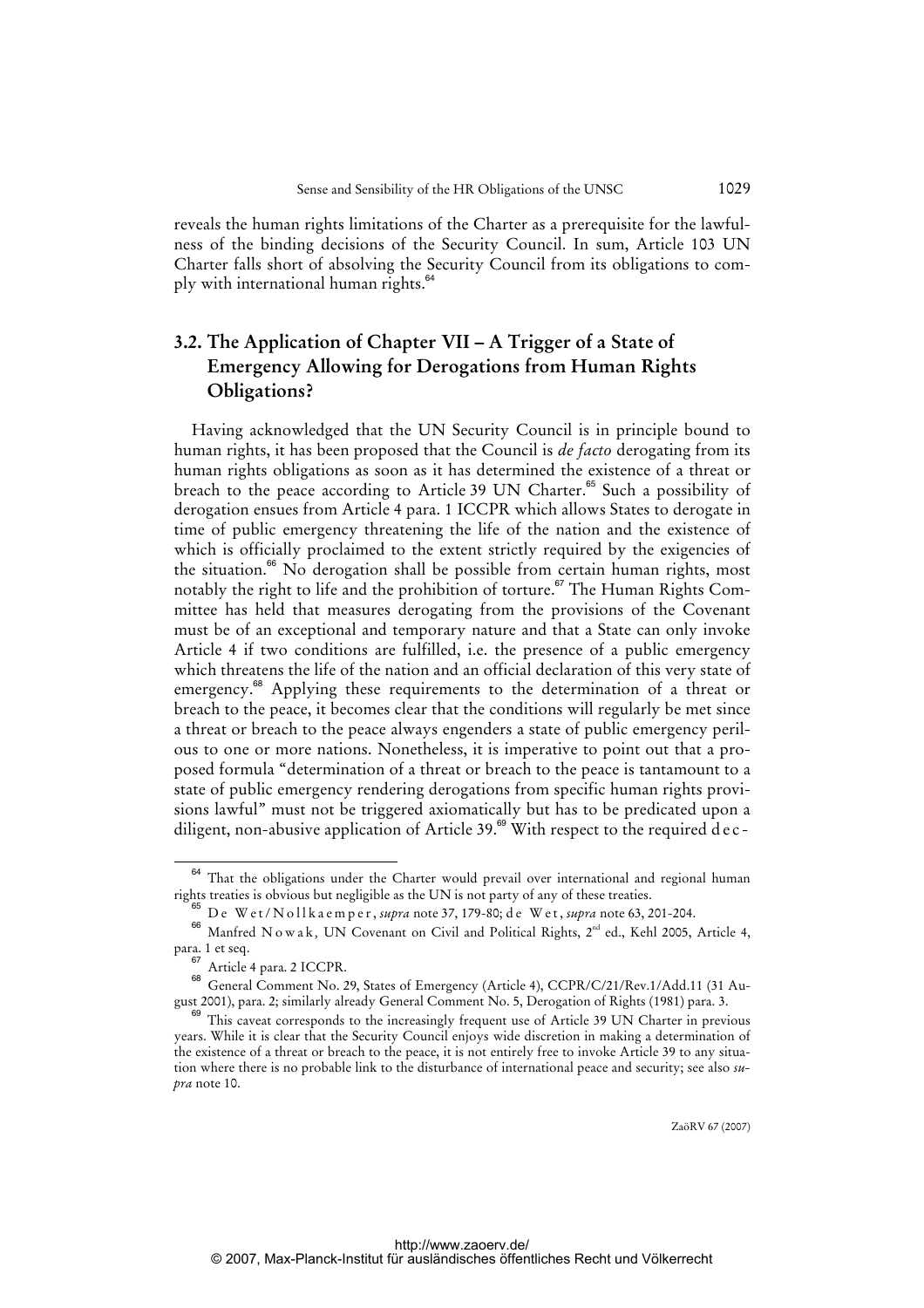laration of such an emergency one must bear in mind its rationale which rests upon the maintenance of the principles of legality and the rule of law even in exceptional situations.<sup>70</sup> In fact, the finding of the Security Council that there exists a threat or breach to the peace is always made publicly and circulates worldwide and thus certainly fulfills the criterion of an official declaration pursuant to General Comment No. 29 of the Human Rights Committee.

The proposition that a determination under Article 39 UN Charter allows the Security Council to derogate from certain human rights poses the question to what extent such derogation can be permissible. Before tackling this aspect, it is important to stress the following conclusion: If one accepts that derogations from human rights duties are based on the determination of a threat or breach of the peace, it is clear that without reliance upon Article 39 the Security Council cannot deviate from its human rights obligations.

This implies that the Security Council remains fully bound to international human rights when it adopts measures under Chapter VI, which, as was shown above, $7<sup>1</sup>$  can under certain circumstances also amount to binding decisions of the Council in the sense of Article 25 UN Charter. Therefore, the Council must fully comply with its human rights obligations when it acts under Charter VI of the UN Charter. In general, not least as result of the more limited powers of the Council under Chapter VI these obligations are not as obvious as under Chapter VII. Yet, in several instances such as under Article 34 UN Charter, which enables the Security Council to investigate a dispute or a situation in order to determine whether the continuance of the dispute or situation is likely to endanger the maintenance of international peace and security, violations of fundamental human rights appear to be possible.<sup>72</sup>

Defining the ambit by which the Security Council may derogate from human rights when it invokes Article 39 is an extremely delicate task. It is still easy to establish that the analog application of Article 4 ICCPR means that the Security Council must always abide by non-derogable rights like the prohibition of torture and the right to life. There are very good reasons to argue that most of these nonderogable rights have gained *ius cogens* status, an assumption which supports the widely hold view that the Security Council is in any event bound to respect the peremptory norms of international law.<sup>73</sup> However, to conclude that the Security

<sup>70</sup> General Comment, No. 29, *supra* note 68, para. 2.

<sup>71</sup> See *supra* 3.1.1. and note 60.

 $72$  For an overview over fact-finding missions under Article 34 UN Charter see John Q u i g l e y , Security Council Fact-finding: A Prerequisite to Effective Prevention of War, 7 Florida Journal of International Law (1992), 191; see also Theodor Schweisfurth, Article 34, in: Bruno Simma et al. (eds.), (note 60), 594, paras. 7-44.

<sup>&</sup>lt;sup>73</sup> See the series of decisions of the European Court of First Instance *infra* note 80; R e i n i s c h, supra note 3, 859; John Dugard, Judicial Review of Sanctions, in: Vera Gowlland-Debbas (ed.), United Nations Sanctions and International Law, The Hague 2001, 83, 89; de Wet/Nollk a e m p e r , *supra* note 37, 181-184; O r a k h e l a s h v i l i , *supra* note 35, 423-485.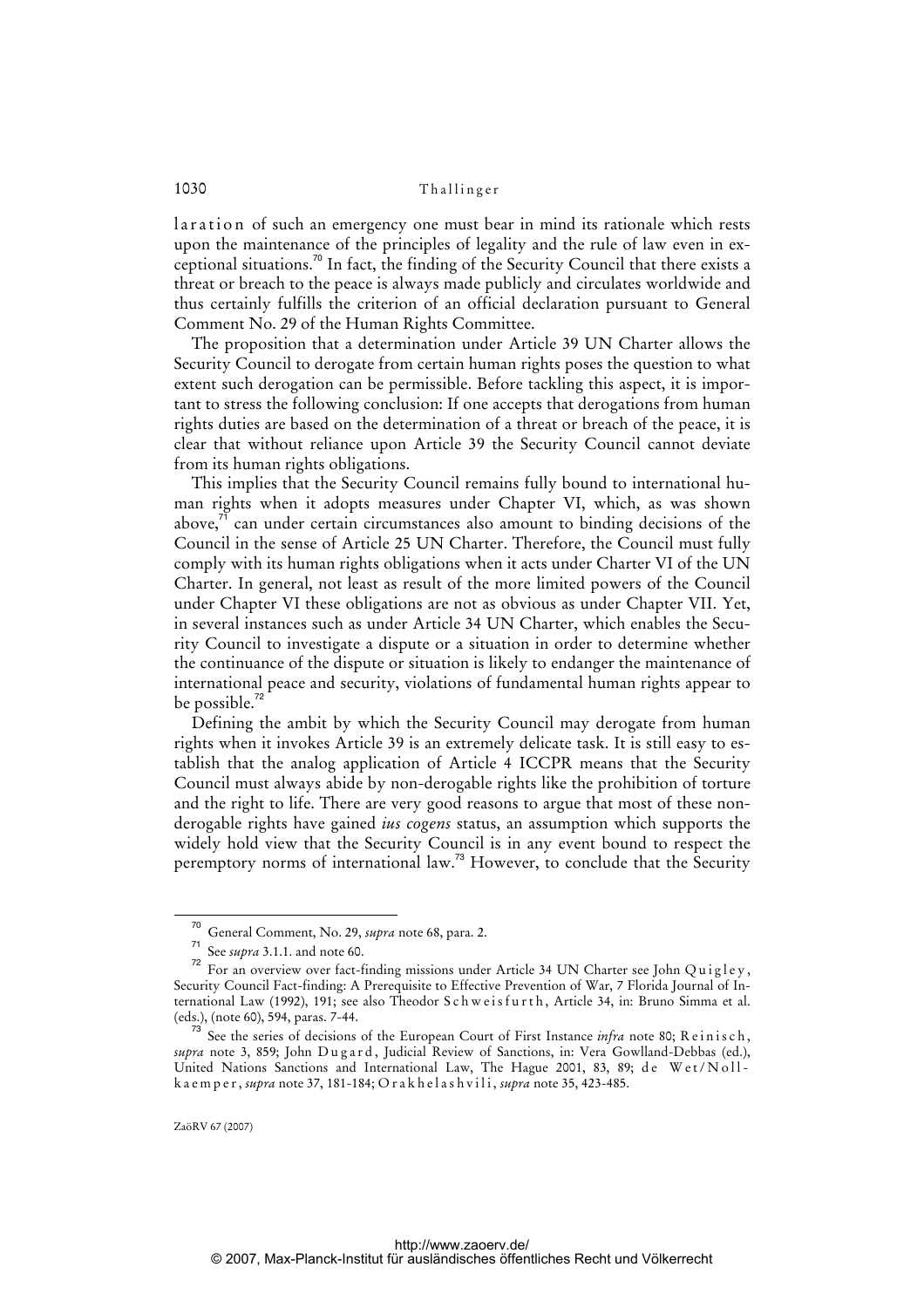Council is solely limited by *ius cogens* norms is premature since the Council could be restrained by broader limitations.<sup>74</sup>

First, there might be non-derogable rights which are not within the purview of peremptory norms. Second, even in the event of a threat or breach to the peace the Security Council is not automatically *legibus solutus* since derogations are only permissible "to the extent strictly required by the exigencies of the situation".<sup>75</sup> Consequently, derogations of the Security Council from human rights obligations are subject to a strict proportionality test.

This requirement to adhere to the principle of proportionality also under Chapter VII is explicitly provided for by Article 42 UN Charter which solely allows the Council to take measures to the extent that these are necessary to restore international peace and security. The Security Council has acted in line with such an interpretation in numerous resolutions under Chapter VII where it authorized member States to take "all necessary means" to maintain or restore international peace and security. Similarly, the European Court of Justice did not refrain from an examination of the compatibility of a European Union regulation implementing Security Council sanctions against the FRY but instead concluded that the impounding of a Yugoslav aircraft was a proportionate measure to attain the fundamental objective of putting an end to the state of war and the massive violations of human rights and international humanitarian law in the Republic of Bosnia-Herzegovina.<sup>76</sup>

# **3.3. Who Shall Review Security Council Decisions On Grounds of Human Rights – Targeted Financial Sanctions Against Terrorist Suspects as the Litmus Test?**

Having established that the Security Council has to abide by fundamental human rights even if it acts under Chapter VII, the question of control and judicial review must finally but most importantly be addressed. Whether the ICJ possesses authority to review the legality of Security Council decisions is an extremely controversial and unresolved question.<sup>77</sup> In the light of the unwillingness of the ICJ, it might rest with other domestic, regional or international tribunals to decide upon

<sup>74</sup> See *supra* 2.2.

<sup>75</sup> Article 4 para. 1 ICCPR.

ECJ, Case-84/95, *Bosphorus Hava Yollari Turizm ve Ticaret AS v. Minister for Transport, Energy and Communications and Others*, Judgment of 30 July 1996, ECR I-2953, paras. 19-27. The case concerned a reference for a preliminary ruling of the Irish Supreme Court on the validity of Article 8 of EU Regulation 990/93 implementing the Security Council sanctions regime against the FRY.

<sup>77</sup> See for instance José E. A l v a r e z , Judging the Security Council, 90 American Journal of International Law (1996), 1; Bernd M a r t e n c z u k, The Security Council, the International Court of Justice and Judicial Review: What Lessons from Lockerbie?, 10 European Journal of International Law (1999), 517.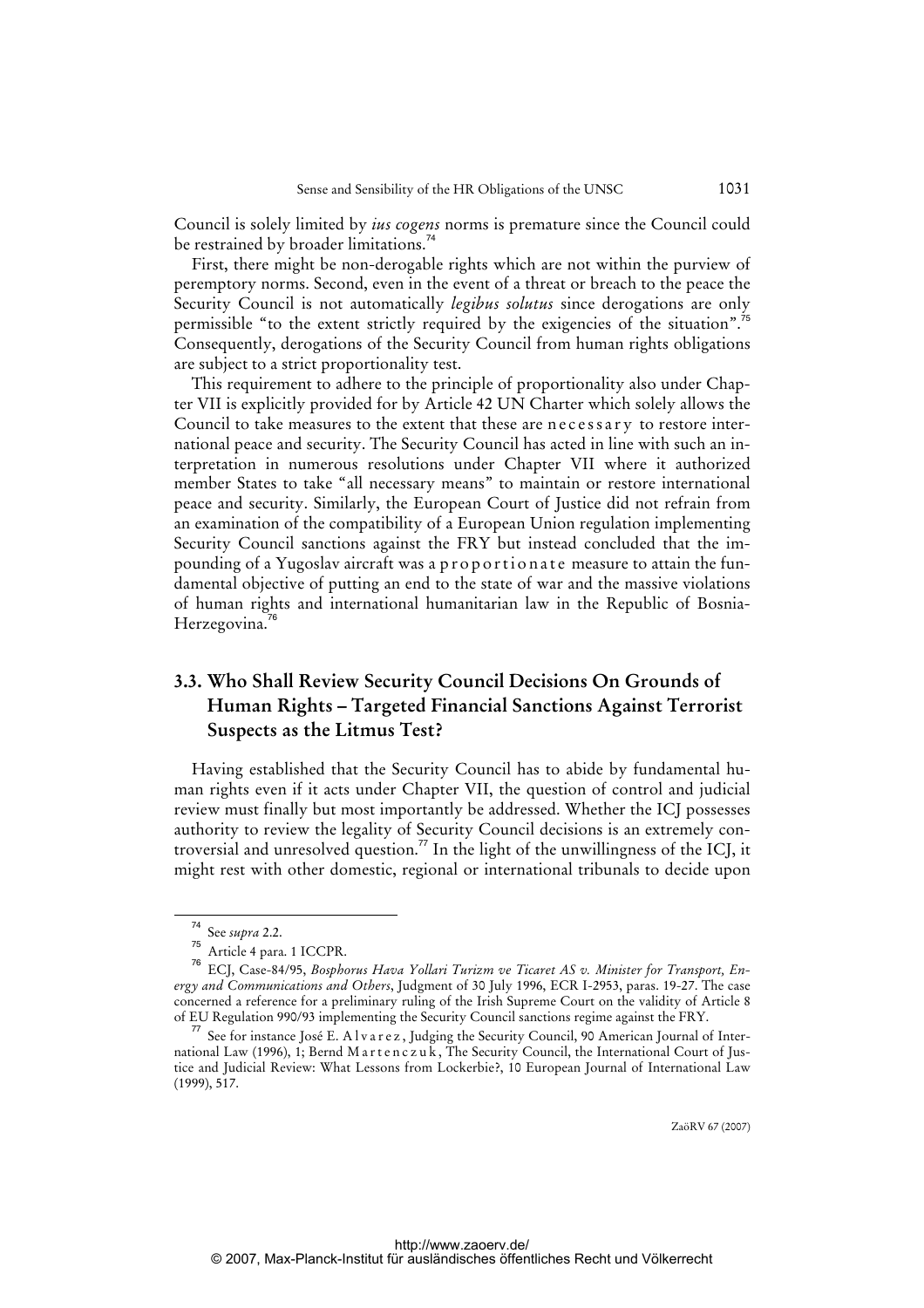the validity of Council resolutions. Apart from the  $\text{ICTY}^{\pi_8}$  this task has so far been primarily addressed by Courts of the European Union in the context of complaints against EU legislation enforcing the Security Council sanctions regime against terrorist suspects with similar cases pending before domestic courts in Belgium, Italy, Switzerland, The Netherlands, Pakistan, Turkey, Canada and the United States of America.<sup>7</sup>

#### **3.3.1. The Decisions of the European Court of First Instance**

Departing from the *Bosphorus*-judgment rendered by the ECJ almost a full decade earlier, the European Court of First Instance (ECtFI) in a line of decisions on the validity of EU legislation implementing the UN individual sanctions regime against terrorist suspects did not examine the compatibility of the pertinent EU regulations with fundamental human rights because "the resolutions of the Security Council at issue fall, in principle, outside the ambit of the Court's judicial review and … the Court has no authority to call in question, even indirectly, their lawfulness in the light of Community law".<sup>80</sup> However, the ECtFI went on:

"None the less, the Court is empowered to check, indirectly, the lawfulness of the resolutions of the Security Council in question with regard to *jus cogens*, understood as a body of higher rules of public international law binding on all subjects of international

<sup>78</sup> Appeals Chamber of the ICTY, *Prosecutor v. Tadic*, Appeal on Jurisdiction, Case IT-94-1, 2 October 1995, <[http://www.un.org/icty/tadic/appeal/decision-e/51002.htm,](http://www.un.org/icty/tadic/appeal/decision-e/51002.htm) para 28>.

<sup>79</sup> See "Third Report of the Analytical Support and Sanctions Monitoring Team Appointed Pursuant to Resolution 1526 (2004) Concerning Al-Qaida and the Taliban and Associated Individuals and Entities", Annex to the Letter dated 2 September 2005 from the Chairman of the Security Council Committee established pursuant to resolution 1267 (1999) concerning Al-Qaida and the Taliban and associated individuals and entities addressed to the President of the Security Council, UN. Doc S/2005/572, paras 50-1: "The Team is aware of 15 lawsuits filed around the world challenging Member States' implementation of some aspect of the United Nations Al-Qaida/Taliban sanctions. In addition … the chairman of the Al-Haramain Islamic Foundation has brought a case in the United States, and a national court in Brussels ruled that because two listed applicants had not been criminally indicted after a lengthy investigation, the Government of Belgium should petition the United Nations for delisting."; see also: Strengthening Targeted Sanctions Through Fair and Clear Procedures – White Paper Prepared by the Watson Institute Targeted Sanctions Project, Brown University, 30 March, 2006, available at [<http://watsoninstitute.org/pub/Strengthening\\_Targeted\\_Sanctions.pdf](http://watsoninstitute.org/pub/Strengthening_Targeted_Sanctions.pdf)>, 6, 10.

<sup>80</sup> ECtFI, Case-T-306/01, *Ahmed Ali Yusuf and Al Barakaat International Foundation v. Council of the European Union and Commission of the European Communities*, Judgment of 21 September 2005, available at <<http://curia.eu.int>>, para. 276. See the similar decisions of the ECtFI in Case-T-315/01, *Yassin Abdullah Kadi v. Council of the European Union and Commission of the European Communities*, Judgment of 21 September 2005; Case-T-49/04, *Faraj Hassan v. Council of the European Union and Commission of the European Communities*, Judgment of 12 July 2006; Case-T-253/02, *Chafiq Ayadi v. Council of the European Union and the Commission of the European Communities*, Judgment of 12 July 2006, all decisions are available at <[http://curia.eu.int>](http://curia.eu.int) and are currently being appealed before the European Court of Justice; for a summary and brief comment on the *Yusuf*  and Kadi cases see Mielle B u l t e r m a n, Fundamental Rights and the United Nations Financial Sanction Regime: The Kadi and Yusuf Judgments of the Court of First Instance of the European Communities, 19 Leiden Journal of International Law (2006), 753-772.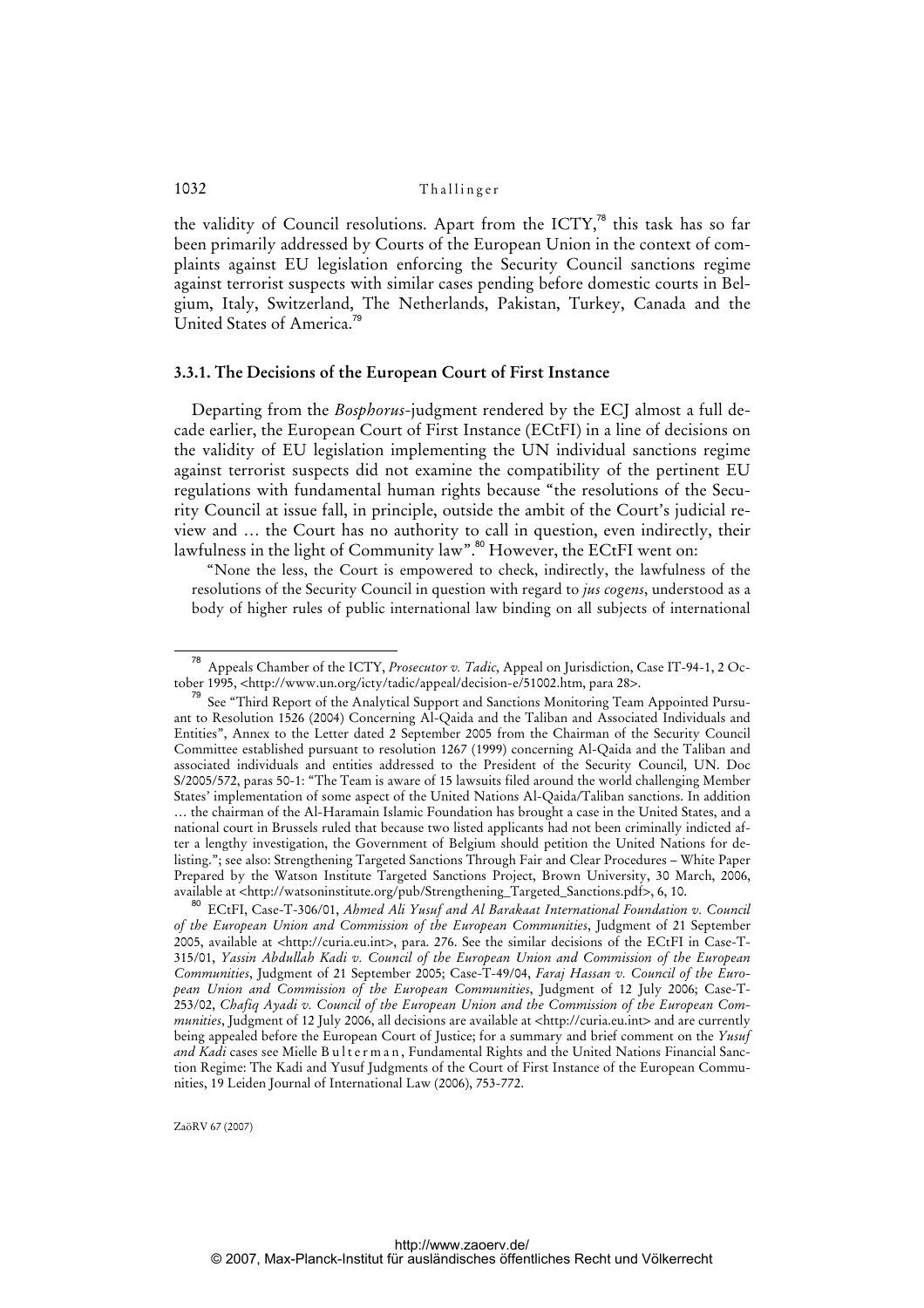law, including the bodies of the United Nations, and from which no derogation is possible."<sup>81</sup>

The Court subsequently examined the legal status of the alleged human rights violations ensuing from the procedures adopted by the Security Council's 1267 Sanctions Committee $^{82}$  in listing individuals as terrorist suspects, $^{83}$  who were subjected to financial measures such as the freezing of their assets. It found that the pertinent human rights, i.e. the right to property, the right to fair hearing and the right to an effective judicial remedy, did not constitute *ius cogens* norms and were thus inapplicable in the present case.<sup>8</sup>

It is therefore apparent that the approach taken by the ECtFI differs substantially from the ECJ's proportionality test in *Bosphorus* and has been subject to considerable critique in academia as too stringent.<sup>85</sup> With all four cases of the ECtFI pending before the ECJ, it is, given the importance the ECJ attaches to the protection of fundamental rights, not unlikely that these judgments are going to be reversed and that the proportionality test will be reintroduced as the ECJ might argue that the Security Council is bound by all generally accepted human rights, regardless of whether they constitute *ius cogens* or not.<sup>86</sup> Not only would such a re-introduction of the principle of proportionality constitute an important doctrinal shift from the narrow position of *ius cogens* obligations towards significantly broader human rights obligations of the Council, but also the practical effects of such a judgment would be far-reaching. Taking the proportionality principle seriously, the ECJ would ultimately have to insist that the sanction regime has to util-

<sup>85</sup> Mehrdad P a y a n d e h , Rechtskontrolle des UN-Sicherheitsrates durch staatliche und überstaatliche Gerichte, 66 ZaöRV (2006), 52; K u m m , *supra* note 18, 290-291.

<sup>81</sup> ECtFI, Case-T-306/01, *Ahmed Ali Yusuf and Al Barakaat International Foundation*, *supra* note 80, para. 277.

Security Council Committee established pursuant to Resolution 1267 (1999) concerning Al-Qaida and the Taliban and associated individuals and entities. The sanctions regime has been modified and strengthened by subsequent resolutions, primarily by SC Resolutions 1333 (2000), 1390 (2002), 1455 (2003), 1526 (2004), and 1617 (2005), so that the sanctions now cover individuals and entities associated with Al-Qaida, Usama bin Laden and/or the Taliban wherever located. For a depiction of the evolution of the 1267-sanctions regime see Simon Chesterman, The Spy Who Came In From the Cold War: Intelligence and International Law, 27 Michigan Journal of International Law (2006), 1071, 1111-1118; on the sanctions regime and its implementation in EU law Bulterman, *supra* note 80, 754-760.

See: Guidelines of the Committee for the Conduct of Its Work, adopted on 7 November 2002, amended on 10 April 2003, revised on 21 December 2005 and amended on 29 November 2006, available at [<http://www.un.org/Docs/sc/committees/1267/1267\\_guidelines.pdf>](http://www.un.org/Docs/sc/committees/1267/1267_guidelines.pdf) and further information on the work of the Sanctions Committee ("1267-Committee") including the list of individuals and entities belonging to or associated with the Taliban and Al-Qaida available at [<http://www.un.org/Docs](http://www.un.org/Docs) /sc/committees/1267Template.htm>.

<sup>84</sup> ECtFI, Case-T-306/01, *Ahmed Ali Yusuf and Al Barakaat International Foundation*, *supra* note 80, paras. 284-347. For an analysis whether these rights constitute ius cogens norms see Larissa v a n den Herik/Nico Schrijver, Human Rights Concerns in Current Targeted Sanctions Regimes from the Perspective of International and European Law, in: Strengthening Targeted Sanctions Through Fair and Clear Procedures, *supra* note 79, 9, 20-21.

<sup>&</sup>lt;sup>6</sup> Cf. van den Herik/Schrijver, *supra* note 84, 22.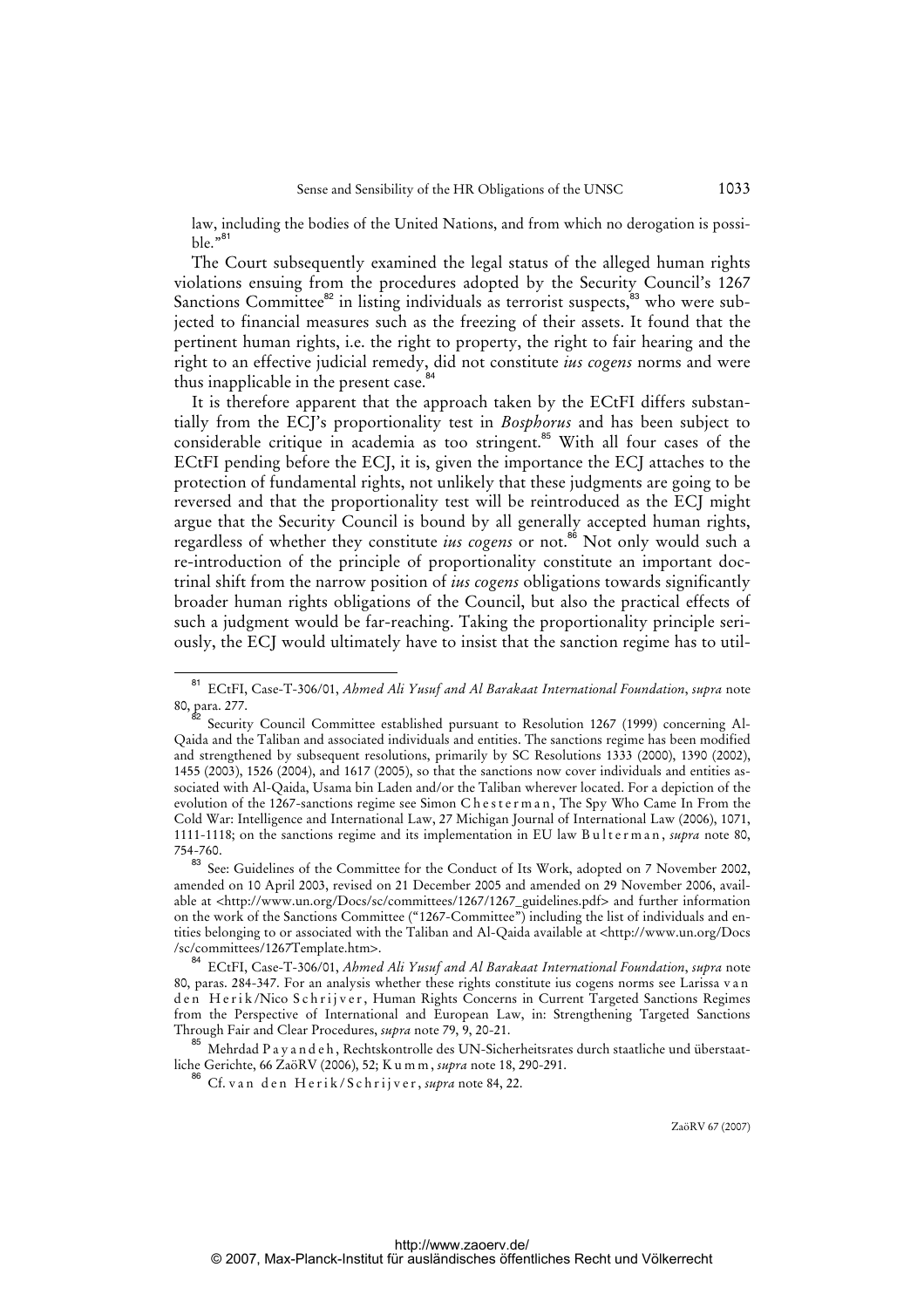ize the least restrictive means to achieve its goal. It seems to be self-evident that this is under the current system not the case.

In reality, the least restrictive means to attain the objective of effectively combating terrorist groups and individuals would allow for certain safeguards such as the right to a fair trial and an effective remedy. However, in order to guarantee the effectiveness of targeted sanctions such procedural rights can only be applied retrospectively. When the Security Council established the ICTY and the ICTR both tribunals came up with elaborate protection for the accused which by and large are fully compliant with international human rights standards. Consequently, it seems legitimate to ask why the Council applies double standards and does not grant listed individuals any due process rights which it does provide in The Hague and Arusha.<sup>87</sup> Defenders of the current sanctions system often contend that financial sanctions do not amount to criminal punishment but are merely precautionary measures which do not affect the concerned persons' right to property in their financial assets substantively but only their use thereof.<sup>88</sup> However, in the light of several targeted individuals having their assets frozen over more than a couple of years without any review or possibility of appeal this position seems tenuous since financial sanctions over such a long time period amount to a *de facto* confiscation with an inherent punitive character.<sup>8</sup>

In its decisions from July 2006 the ECtFI has already slightly recalibrated its position and, while in principle still adhering to the *ius cogens* approach, held that EU member States have upon request of the affected persons a duty under European Community law to exercise diplomatic protection on behalf of their nationals or residents within their territory who have been listed by the 1267-Sanctions Committee.<sup>90</sup> Thus, "[t]he member States must ... ensure, so far as is possible, that interested persons are put in a position to assert their point of view before the competent national authorities when they present a request to be removed from the  $\int$ list".  $91$ 

### **3.3.2. Regional and Domestic Courts as Successful Tools for Soft-balancing Against US Predominance In the UN**

#### 3.3.2.1. European Judges Coining European Foreign Policy

The developments regarding the indirect review of the Security Council's 1267- Sanctions regime in domestic and regional courts reflect a general desire of UN

<sup>87</sup> C h e s t e r m a n , *supra* note 82, 1113-1115.

<sup>88</sup> Ibid; cf. ECtFI, Case-T-306/01, *Ahmed Ali Yusuf and Al Barakaat International Foundation*, *supra* note 80, para. 299.

<sup>89</sup> Cf. Strengthening Targeted Sanctions Through Fair and Clear Procedures, *supra* note 79, 40-43. Such a reliance upon the confiscatory nature of the sanctions was however once more rejected in ECtFI, Case-T-49/04, *Faraj Hassan*, *supra* note 80, paras. 104-5.

<sup>90</sup> ECtFI, Case-T-49/04, *Faraj Hassan*, *supra* note 80, paras. 109-122.

<sup>&</sup>lt;sup>91</sup> Ibid., para. 117.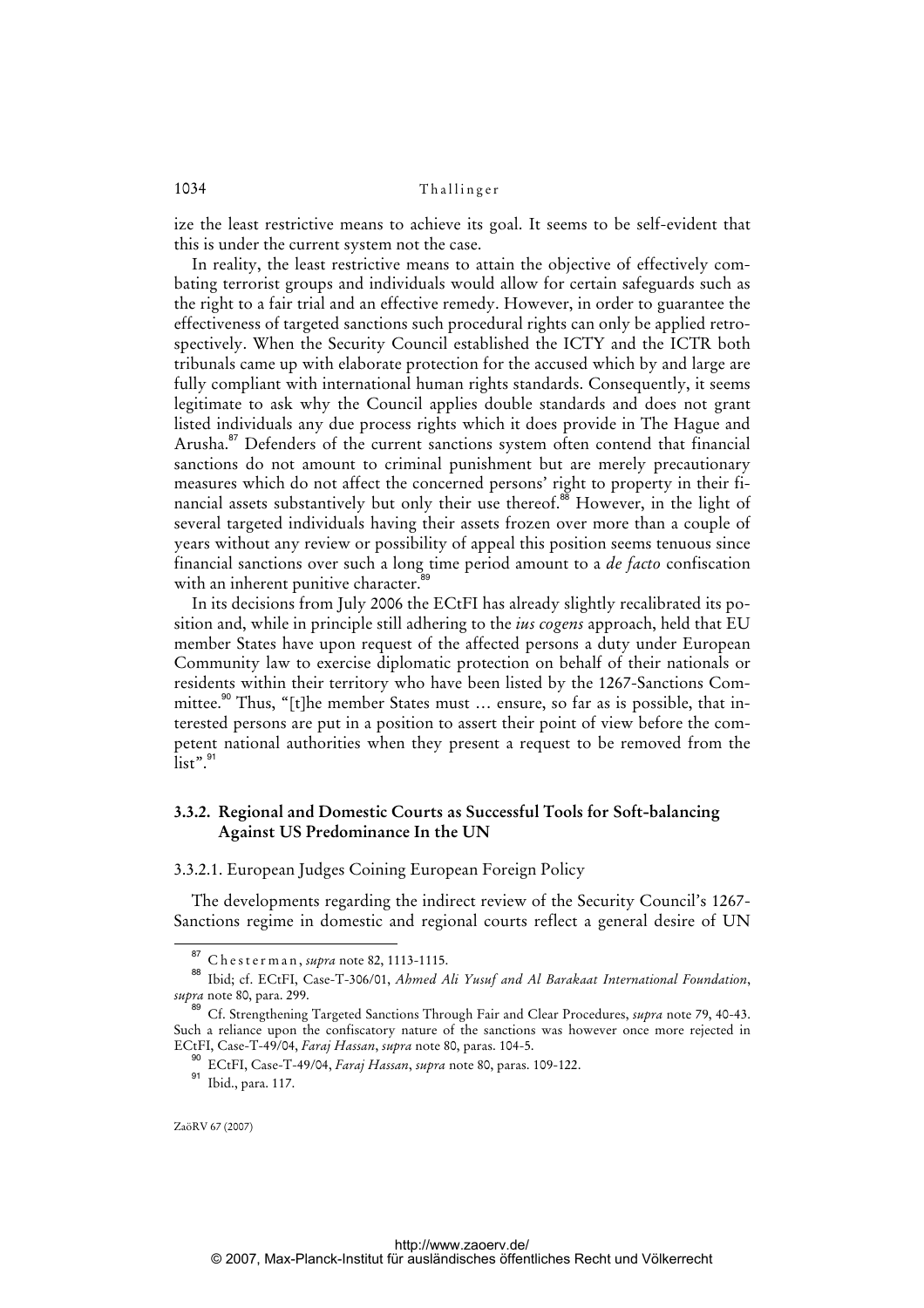member States to curb the Council's assertiveness or at least to add commensurate guarantees of accountability to its constantly extending powers. It has become clear that the Security Council is neither infallible nor untouchable. The sanctions regime is not an isolated case, so one cannot lean back and argue "one swallow does not make a summer". In fact, the Security Council has accumulated criticism throughout a panoply of fields including peace operations and transitional administrations.<sup>92</sup> Undermining the Security Council's effectiveness is the major caveat against national and supranational courts' possible willingness to review the legality of Council action. Yet, the Council must not rely on the ICJ's reluctance to examine its resolutions and is well advised not to overdo things. Otherwise it is not only risking the complete loss of its already stricken credibility but it would also imperil the functioning of the entire UN security system which is fundamentally predicated upon the member States' compliance with binding Security Council resolutions. Although they clearly indicate their concerns, at least between the lines,<sup>93</sup> European Courts have so far addressed this very serious issue with due diligence and subtly circumvented the underlying tensions for the sake of the whole. This cautious approach is exemplified by the recent decision of the ECtHR in the *Behrami* case concerning the conduct of KFOR which was found attributable to the UN and thus incompatible *ratione personae* with the provisions of the European Convention on Human Rights.<sup>94</sup> However, other courts might not be as diplomatic but more reluctant to quasi-immunize UN authorized operations and take a more contentious stance.

In any event, European scholars were swift in proffering doctrinal concepts underlying the bugbear that European courts might review and annul Council decisions: Alluding to the similar conflict between the European Union and the Federal Constitutional Court of Germany in the 1970s and 1980s, some proposed to revitalize the *Solange*-formula meaning that European Courts and/or national courts have a duty under European constitutional law (domestic constitutions respectively) to review Security Council decisions as long as no institution within the UN system (be it the ICJ or a special tribunal) is equipped to do so.<sup>95</sup>

<sup>&</sup>lt;sup>92</sup> With respect to peace operations see for instance SC Res. 1593 (2005) on the referral of the situation in Darfur to the ICC which was criticized for its full-scale immunity of UN peacekeeping personnel; see for instance Matthew Happold, Darfur, The Security Council, and the International Criminal Court, 55 International and Comparative Law Quarterly (2006), 226, 231-235. For recent developments in the discussion of the human rights accountability of UNMIK see *infra* 3.3.3.

<sup>93</sup> See for example ECtFI, Case-T-306/01, *Ahmed Ali Yusuf and Al Barakaat International Foundation*, *supra* note 80, para. 285, para. 340; ECtFI, Case-T-49/04, *Faraj Hassan*, *supra* note 80, para. 92.

<sup>94</sup> ECtHR, *Behrami*, *supra* note 16, paras. 144-152; as this decision of the ECtHR was rendered after the present contribution had been substantially concluded, the full ramifications of this case cannot be elaborated here any further. However, it can be expected that the wary and controversial findings of the Strasbourg court will be subject to considerable future debate.

<sup>95</sup> P a y a n d e h , *supra* note 85, 58 et seq.; Markus K o t z u r , Eine Bewährungsprobe für die Europäische Grundrechtsgemeinschaft – Zur Entscheidung in der Rs. Yusuf u.a. gegen Rat, Europäische Grundrechtezeitschrift (2005), 26; similar, with regard to national courts already de Wet/Nollk a e m p e r , *supra* note 37, 190.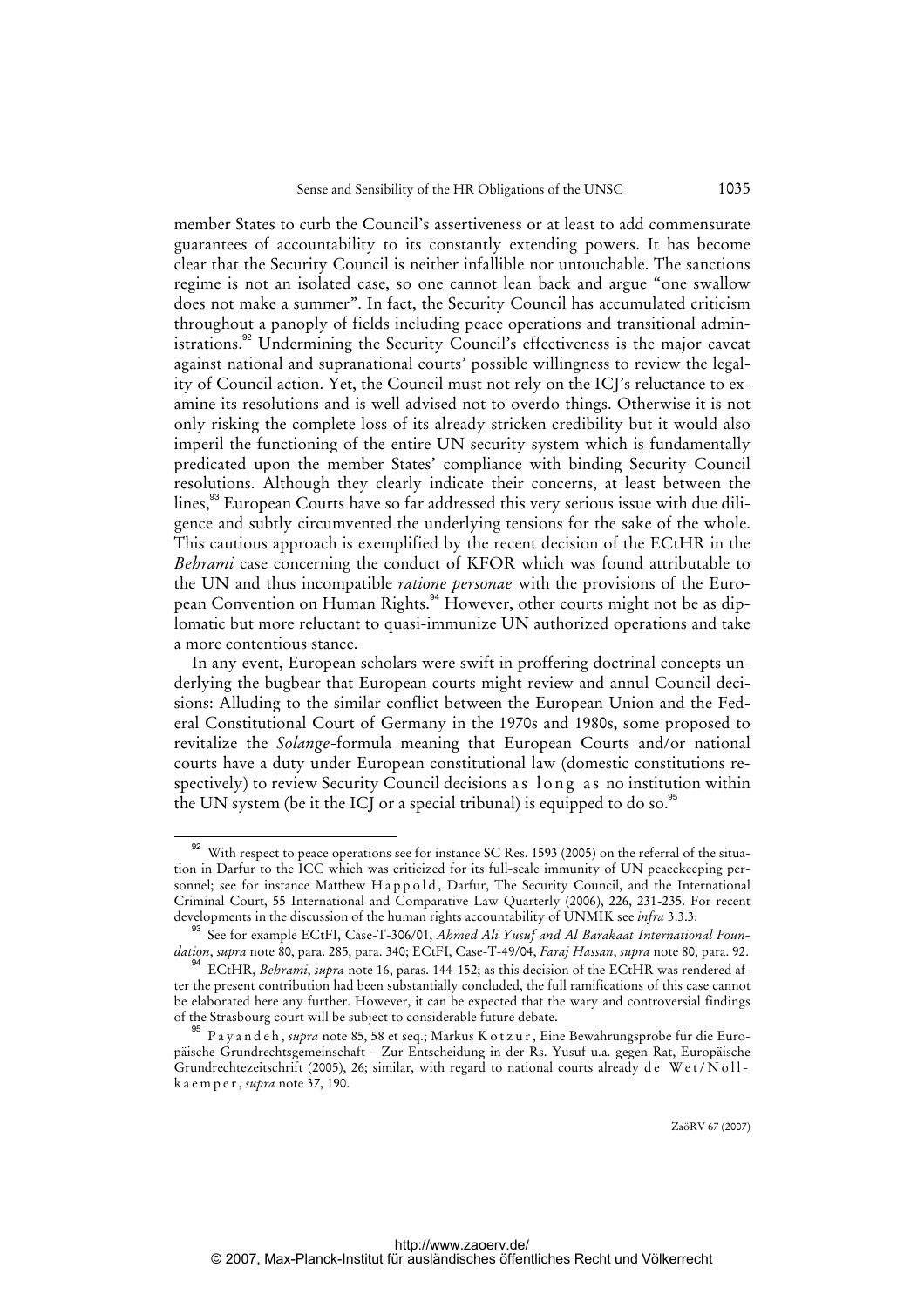At the same time it is remarkable to observe the activities within the UN which the European Court of First Instance's subtle but open criticism has already triggered. In the wake of the more forthright statements of the judgments of 12 July 2006 EU member States are now even under an EU law obligation to intervene and use diplomatic channels on behalf of their nationals and residents who are on the Sanctions Committee's blacklist if these request a review of their case. Responding to incremental pressure from both EU and non-EU member States the Sanctions Committee has started to revise the guidelines for the conduct of the work of the 1267 Committee and initiated a process of consultation and negotiation.<sup>96</sup> It is noteworthy to what respectable extent these multilateral negotiations were boosted by juridical decisions. Whereas concerns of UN member States on the procedural framework of the various sanctions committees of the Security Council constantly evaporated or were rebuffed in previous years, the decisions of the ECtFI and the looming decisions on appeal of the ECJ have brought diplomats in New York to the negotiating tables in order to find more transparent and accountable procedures for listing and de-listing individual terrorist suspects. While expectations on the outcome of that process should not be too ambitious, it is important to recognize the role domestic and supranational courts can play in multilateral diplomacy.

The thesis that judicial institutions can increase the clout of States in negotiations with other States is nothing novel but a standard feature of international law deconstructed as a two-level game. What appears to be unprecedented, is that European courts become influential in the delicate area of international security because they have so far engaged at an international level almost exclusively in the field of international economic law.<sup>97</sup> It might not be a coincidence that the approach taken by the European Court of First Instance runs parallel to the increasing attention European foreign policy pays to human rights.<sup>98</sup> It remains to be seen whether the decisions by the ECtFI regarding UN imposed financial sanctions on individuals are merely a flash in the pan or European courts will indeed become a valuable and more effective tool in European "soft balancing" against U.S. hegemony in international affairs and particular in UN matters.<sup>99</sup>

<sup>96</sup> For various proposals to improve human rights accountability of the 1267-Committee see *infra* 3.3.2.2.

<sup>97</sup> See Piet E e c k h o u t, External Relations of the European Union - Legal and Constitutional Foundations, Oxford 2004, 347-395.

In order to promote human rights in its Common Foreign and Security Policy (CFSP) the EU has established a Personal Representative for Human Rights in the area of the CFSP. The post, which serves as an advisor to the EU High Representative for the CFSP, Mr. Javier Solana, is currently hold by Mrs. Riina K i o n k a from Estonia who succeeded Danish diplomat Mr. Michael M a t thie s s e n on 29 January 2007; see also Barbara B r a n d t n e r /Allan R o s a s , Human Rights and the External Relations of the European Community: An Analysis of Doctrine and Practice, 9 European Journal of International Law (1998), 468; Toby King, Human Rights in European Foreign Policy: Success or Failure for Post-modern Diplomacy?, 10 European Journal of International Law (1999), 313; E e c k h o u t , *supra* note 97, 464-485.

 $99$  On "Soft Balancing against the U.S." as an umbrella term for institutional and diplomatic strategies which are intended to constrain U.S. power see for instance Robert A. P a p e , Soft Balancing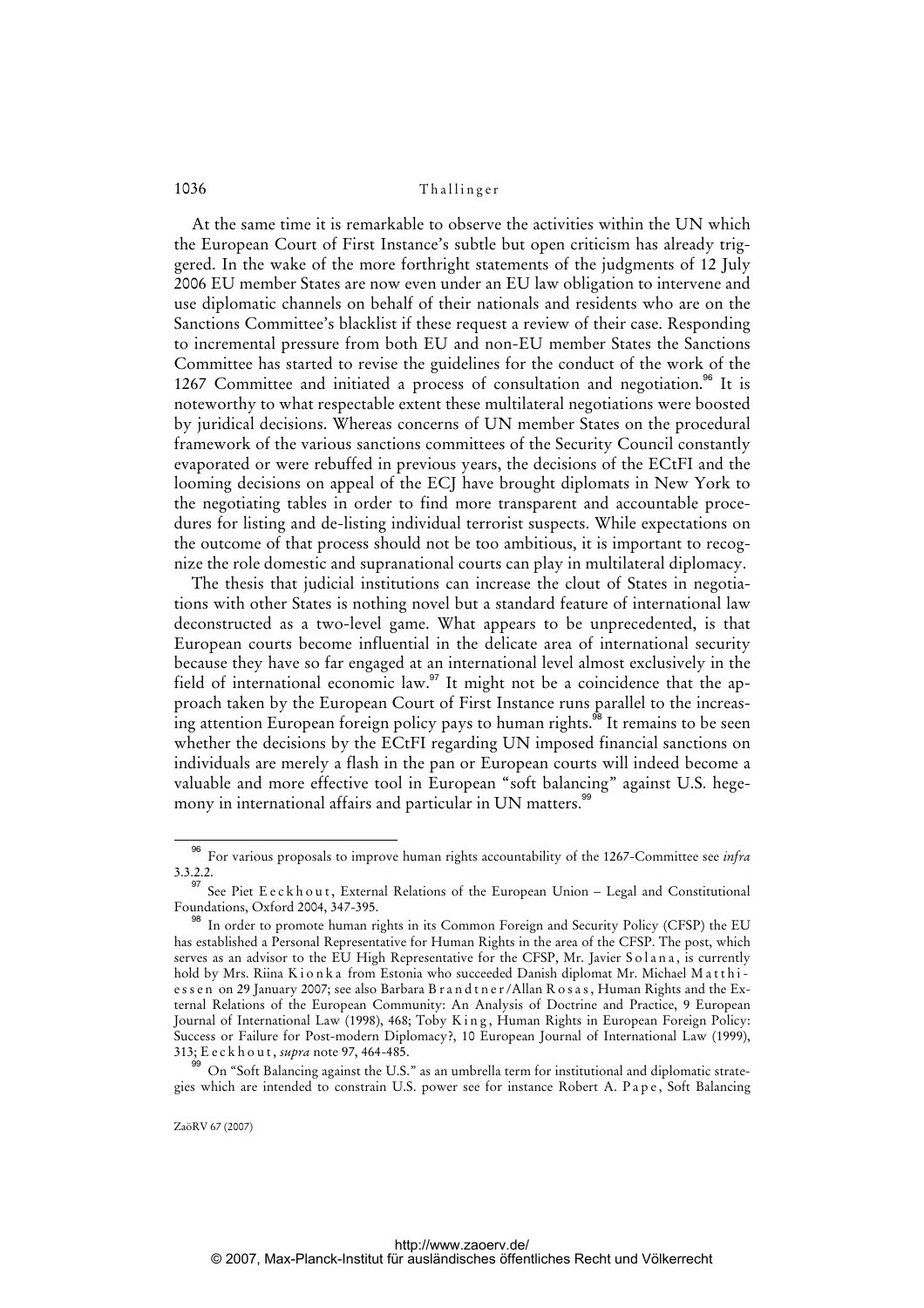### 3.3.2.2. Reform of the UN Sanctions Regime

Views on reform proposals of the UN sanctions regime, especially the work of the 1267-Sanctions Committee, differ substantially and range from the establishment of independent tribunals guaranteeing due process rights for every single blacklisted complainant to mere minor adjustments of the pertinent Committee guidelines echoing amendments which have been made repeatedly in previous years. While negotiations have been intensified behind the closed doors of the Security Council in fall 2006, academia, NGOs and think tanks have also proffered reform proposals, the most comprehensive one being a White Paper report of Brown University's Watson Institute for International Studies (hereinafter Watson White Paper).<sup>100</sup>

In order to address the shortcomings of existing Security Council sanctions committee procedures the paper recommended the following proposals with regard to listing, procedural issues and review mechanisms: First, in order to ameliorate the transparency and preciseness of the listing process the Watson White Paper suggests to establish detailed, but non-exhaustive criteria in Security Council resolutions, set up best practices including checklists and standardized forms on listing information, extend time for review of listing proposals from two or three to five or ten working days for all sanctions committees and, to the extent possible, inform the targeted individual of the measures imposed by a UN body.<sup>101</sup>

As regards procedural issues, the white paper calls primarily for better standards and criteria for de-listing including the creation of a focal point within the Secretariat to receive requests for de-listing, increased transparency and publicity as well as a biennial review of listings instead of the open-ended sanctions which render the freezing of assets a *de facto* confiscation of assets.<sup>102</sup>

Finally, the Watson White Paper comes up with the following options for a review mechanism varying in particular with respect to their institutional mechanisms as well as to their elements securing an effective remedy: Basically, the paper distinguishes between mechanisms established under the authority of the Security Council such as a monitoring team, an ombudsman or a panel of experts, an independent arbitral panel considering delisting proposals and full judicial review of Security Council decisions.<sup>103</sup> In the latter case, it is suggested that the Security Council should create a judicial institution like the United Nations Administrative Tribunal with full competence to review the decisions of sanctions committees which have been subject to de-listing requests.<sup>104</sup>

j

against the United States, 30 International Security, No. 1 (Summer 2005), 7, 36-45 and T.V. Paul, Soft Balancing in the Age of U.S. Primacy, 30 International Security, No.1 (Summer 2005), 46, 58-71.

<sup>100</sup> Strengthening Targeted Sanctions Through Fair and Clear Procedures, *supra* note 79.

 $101$  Ibid., 38-40.

 $102$  Ibid., 40-43.

 $\frac{103}{104}$  Ibid., 44-47.

Ibid., 47.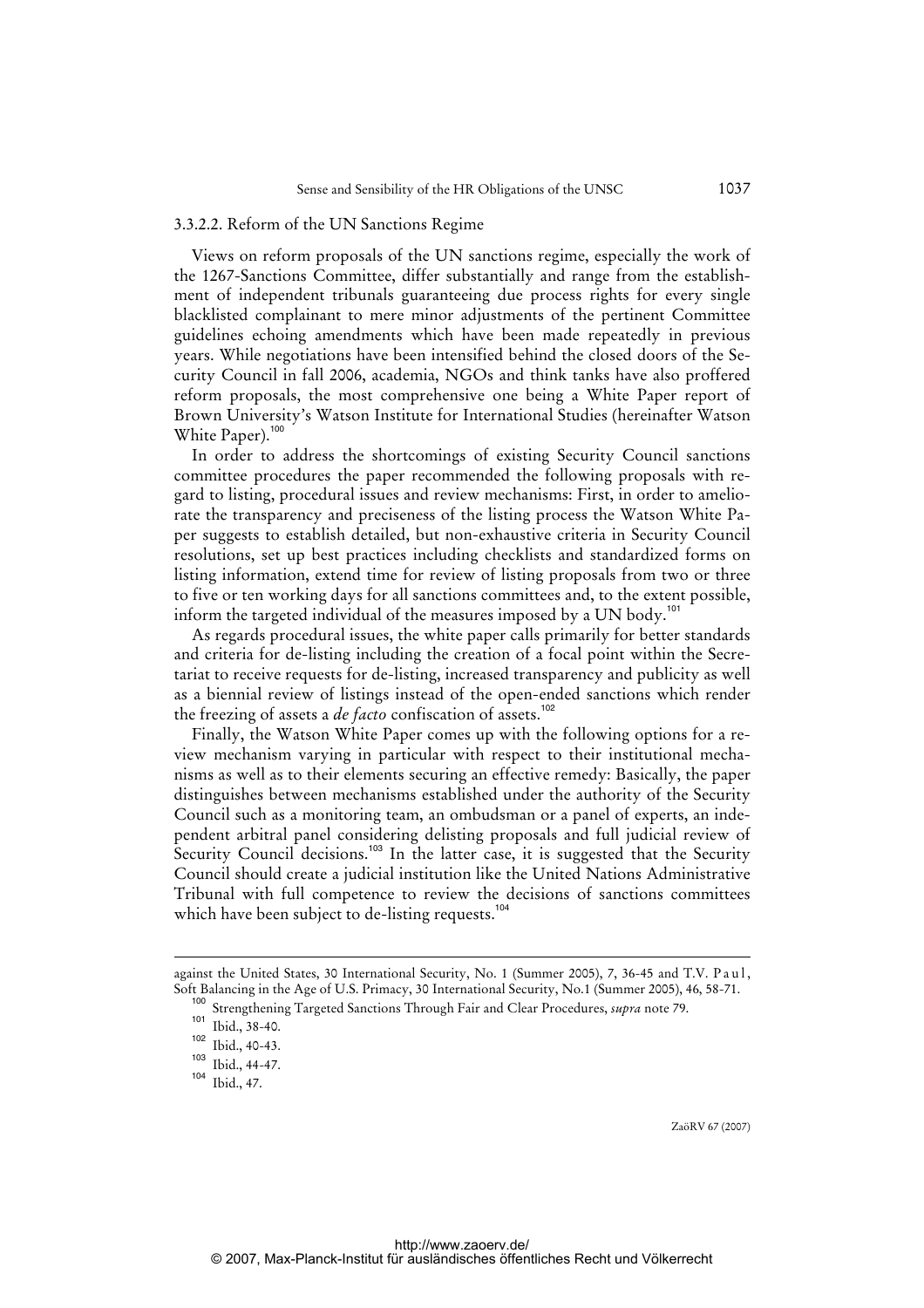In sum, the Watson White Paper provides a broad range of suitable amendments ranging from minor adjustments to fundamental but obviously unlikely carried out large-scale improvements such as most notably the establishment of a specific judicial institution. Although the paper remains deliberately vague in ranking or sequencing the options, it appeared to be helpful in demonstrating the variety of ways in which the status quo of the sanctions regime could be reformed. Thus, the document circulated within the Security Council's Informal Working Group on General Issues on Sanctions which rendered its final report in late 2006.<sup>105</sup> The Security Council took up numerous recommendations of the Working Group's report and amended the listing and de-listing procedures in various ways.

The Council, following a core proposal of the Watson White Paper, has amended the de-listing procedure and established, within the Secretariat, a focal point to receive de-listing requests.<sup>106</sup> Thus, petitioners seeking to submit a request for de-listing can do so now either through a newly created focal point process or through their State of residence or citizenship. In addition, the Council further elaborated the listing procedure requiring that a member State's proposal of an individual's listing includes a statement of the case with as much information as possible.<sup>107</sup> Furthermore, the Council enhanced attempts to continue to develop, adopt and apply guidelines regarding the de-listing of individuals and entities and extended the mandate of the New York based Monitoring Team, appointed by the Secretary-General pursuant to SC resolution 1617 (2005).<sup>108</sup>

While one has to acknowledge that the adopted reform measures of the Security Council signify small and useful adjustments, as was to be expected they fail to reform the sanctions regime to an extent which could bring its procedure into compliance with international human rights standards. The debate on future avenues for improvement both within and outside of the Security Council will therefore continue, making the reform of the sanctions regime an enduring work in progress which could be expedited with additional wind in the sails coming from the direction of the European Court of Justice and possibly other (not least domestic) courts.

### **3.3.3. The Human Rights Advisory Panel to UNMIK – A Cautious Improvement**

As shown above, the lacking accountability of UNMIK has also attracted substantial criticism towards the UN.<sup>109</sup> Although UNMIK and KFOR have been exercising control over Kosovo as an international administration similar to a State, there was, aside from an Ombudsperson institution, no independent institution to

<sup>105</sup> SC Res. 1732 (2006).

<sup>106</sup> SC Res. 1730 (2006).

<sup>107</sup> SC Res. 1735 (2006), para. 5.

<sup>&</sup>lt;sup>108</sup> SC Res. 1735 (2006), paras. 13, 14 and 32.<br><sup>109</sup> See subset the references in note 23.

See *supra* the references in note 23.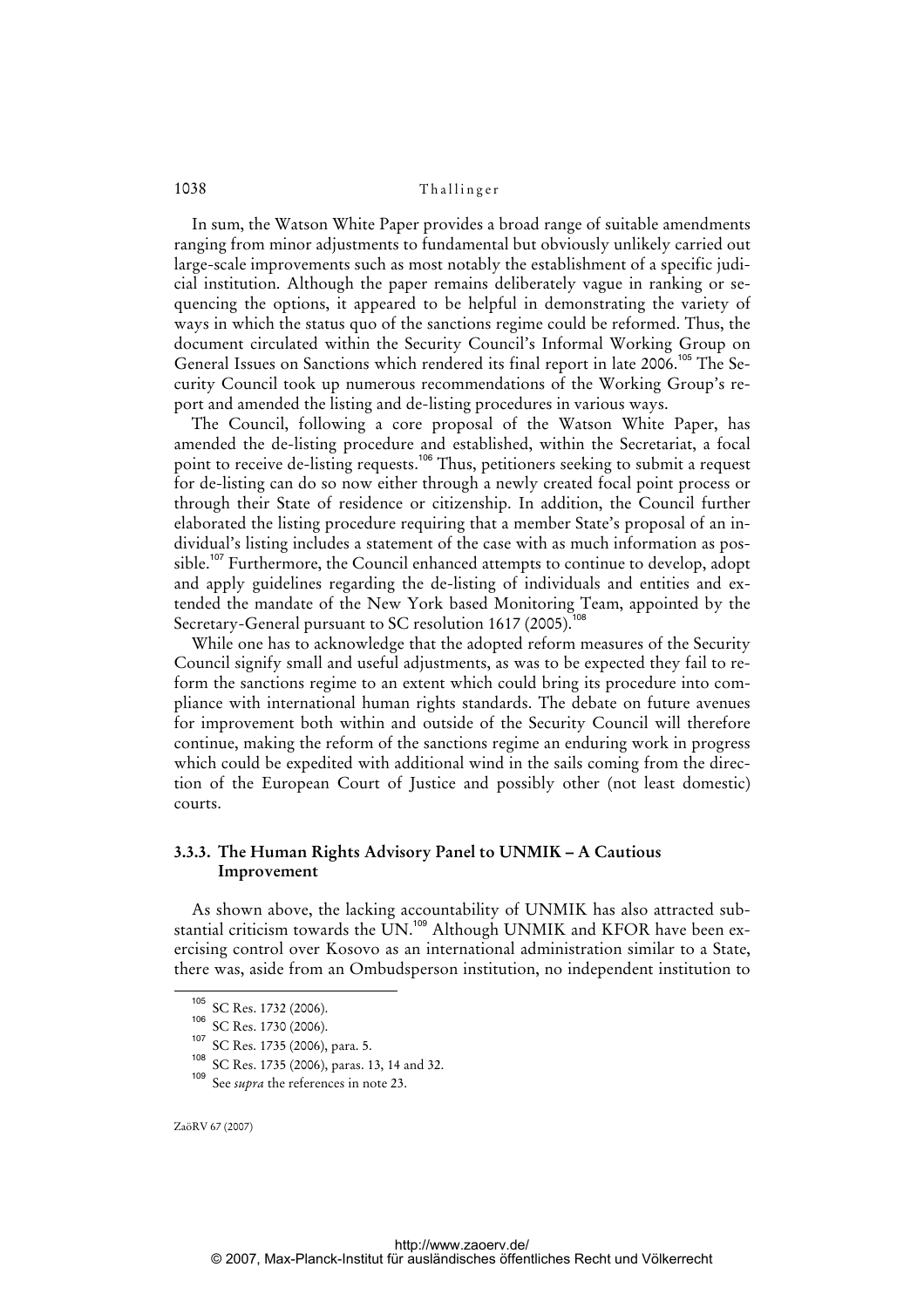which aggrieved Kosovars could complain.<sup>110</sup> Series of academic contributions and debates have come up with reform proposals to enhance the accountability of the UN as well as of KFOR. The so-called Venice Commission proffered various suggestions including the creation of an *ad hoc* Human Rights Court for Kosovo.<sup>111</sup>

Due to resistance within UNMIK and KFOR the Human Rights Court has not been created, however an interim solution crafted by the Venice Commission has been implemented by UNMIK (but not by KFOR). UNMIK has established a Human Rights Advisory Panel within its own organizational structure which possesses the competence to receive human rights complaints from persons within the entire territory of Kosovo.<sup>112</sup> The decisions ("findings") of the Panel are only advisory, leaving the ultimate responsibility of the UN Special Representative intact.<sup>113</sup> Nonetheless, the publicity of the decisions and the authority of its members could provide the Panel with the opportunity to become a decisive factor for a credible and meaningful protection of human rights in Kosovo.<sup>114</sup> It is obvious that the Human Rights Advisory Panel represents a compromise which carries, as interim solutions always do, the danger that they become permanent.<sup>115</sup> Though, the Panel is an amelioration of the previous situation and entails some added value to the relatively weak Ombudsperson institution.<sup>116</sup>

### **4. Conclusion**

This contribution has tried to provide a better grasp of the human rights obligations of the Security Council. After sketching the empirical and normative background of the Council's human rights responsibilities it has attempted to materialize the actual scope of these often very blurry responsibilities. Thereby, the article dismissed the argument that the Security Council is unbound as a result of Article

<sup>110</sup> N o l t e , *supra* note 23, 246.

<sup>111</sup> European Commission for Democracy through Law (Venice Commission), Opinion (No. 280/2004) on Human Rights in Kosovo – Possible Establishment of Human Rights Mechansim (CDL-AD 2004/033), adopted by the Venice Commission at its 60<sup>th</sup> Plenary Session (Venice, 8-9 October 2004), available at <[http://www.venice.coe.int/docs/2004/CDL-AD\(2004\)033-e.pdf](http://www.venice.coe.int/docs/2004/CDL-AD(2004)033-e.pdf)>, paras. 101-112; see N o l t e , *supra* note 23, 253-256.

<sup>&</sup>lt;sup>112</sup> UNMIK Regulation No. 2006/12 on the Establishment of the Human Rights Advisory Panel.

See Section 1.3. UNMIK Reg. 2006/12: Upon completion of an examination of a complaint, the Advisory Panel shall submit its findings to the Special Representative of the Secretary-General. The findings of the Advisory Panel, which may include recommendations, shall be of an advisory nature.

<sup>&</sup>lt;sup>114</sup> N o l t e , *supra* note 23, 257.

Pending the outcome of the negotiations on the future status of Kosovo at the time of writing, it is clear that UNMIK and thus also the Panel will cease to exist sooner or later. In this respect, it will be interesting to see what kind of human rights protection an envisaged post-UNMIK international supervision presumably including sweeping powers for the European Union will provide for.

<sup>&</sup>lt;sup>116</sup> Irrespective of its extremely restricted competences, the Ombudsperson institution helped to create awareness for the complete lack of human rights accountability within UNMIK and KFOR, see *supra* note 24.